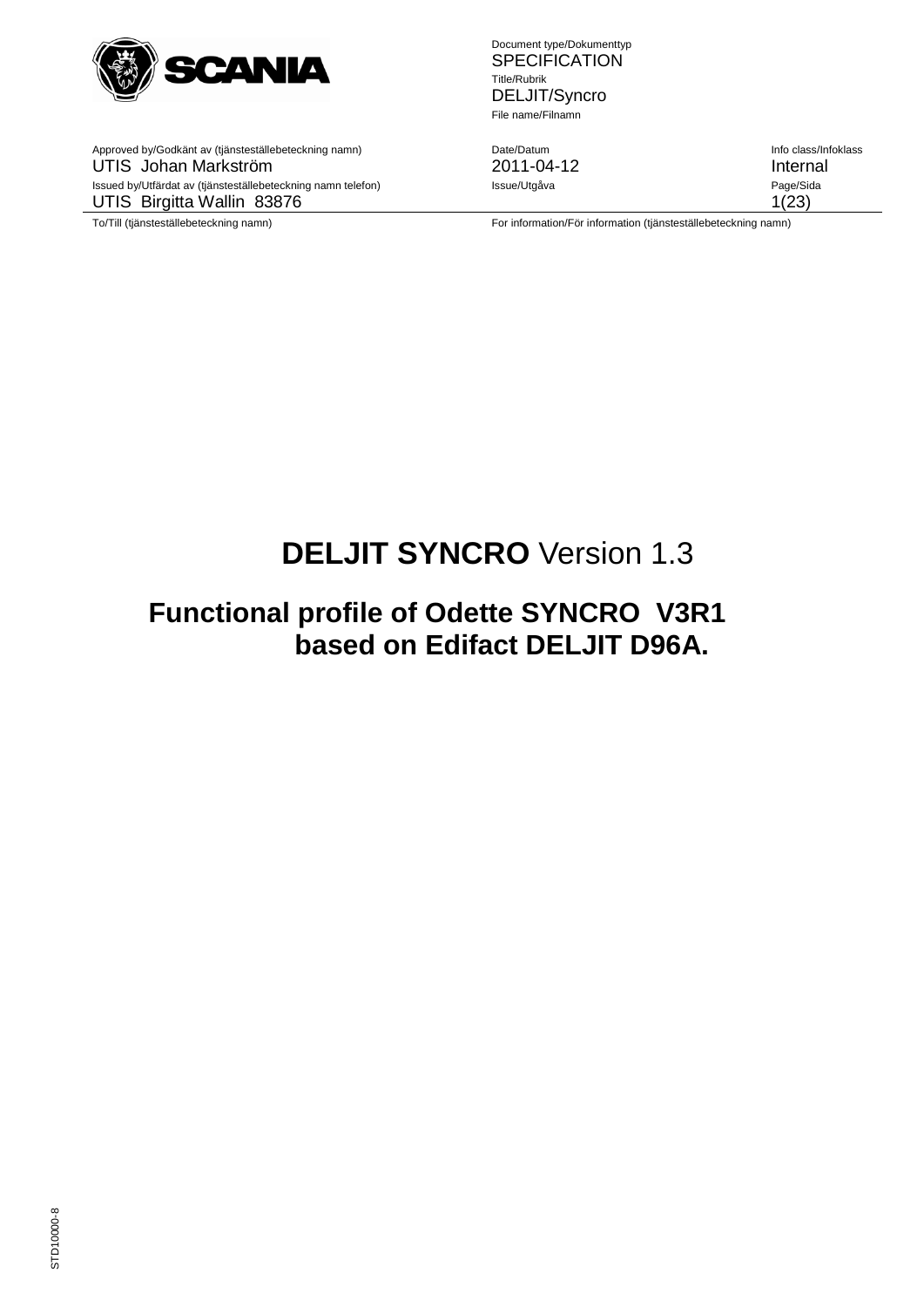

Approved by/Godkänt av (tjänsteställebeteckning namn) Date/Datum Info class/Infoklass UTIS Johan Markström 2011-04-12 Internal Issued by/Utfärdat av (tjänsteställebeteckning namn telefon) **Issue/Utgåva** Page/Sida Page/Sida UTIS Birgitta Wallin 83876 2(23)

Document type/Dokumenttyp **SPECIFICATION** Title/Rubrik DELJIT/Syncro File name/Filnamn

# **General**

The use of the DELJIT/SYNCRO message is based upon previous agreement between partners.

DELJIT/SYNCRO, an instruction from the consignee to the consignor, targets individual components for a specific vehicle/assembly to be delivered in line with a specified production sequence. It may also be used to target batches of the same component to different destinations within a specific plant by using the sub-address. As such, DELJIT/SYNCRO is a short-term delivery instruction which must be combined with a longer-term planning method to provide the consignor with a satisfactory planning horizon. It is recommended that the DELJIT/SYNCRO message be used in conjunction with the delivery instruction message (DELFOR) to provide the consignor with long-term planning information.

When using DELJIT/SYNCRO, specific concepts need to be considered.

**Sequencing** – DELJIT/SYNCRO is a method of scheduling material (usually built-up assemblies) in a pre-determined sequence, with a calculated lead time which ensures that material arrives at the time and place of its use in the assembly process as specified by the consignee.

The relative position of a required consignment is identified by a sequence number or by a date/time specified in the Production Sequence entity. A specific sequence can occur in more than one message transmission.

**Identification** - Each component, kit of components or built-up assembly is individually targeted for a vehicle through the use of a sequence (Production Date/Time) and a Manufacturing Reference (Manufacturing Reference Number) and its article number.

To allow the consignee to relate the consignment to a specific sequence, it is recommended that a label is attached to each article or group of articles linked to a unique sequence number.

**Packaging** - Due to the short-term nature of the DELJIT/SYNCRO message, packaging is likely to have been completed prior to receipt of the message, and cannot therefore be considered as variable.

Any changes to packaging should be identified in the longer-term planning method used in conjunction with DELJIT/SYNCRO or by re-issue of the purchase order.

**Location** - Place of Discharge and Place of Destination, an internal location within the Consignee's premises where goods are moved to after they have been unloaded, e.g. an assembly line, an internal warehouse, etc., is related to Consignee.

**Information status codes** - These codes provide details on the status of information associated with a particular sequence (identified by a production sequence number or date/time).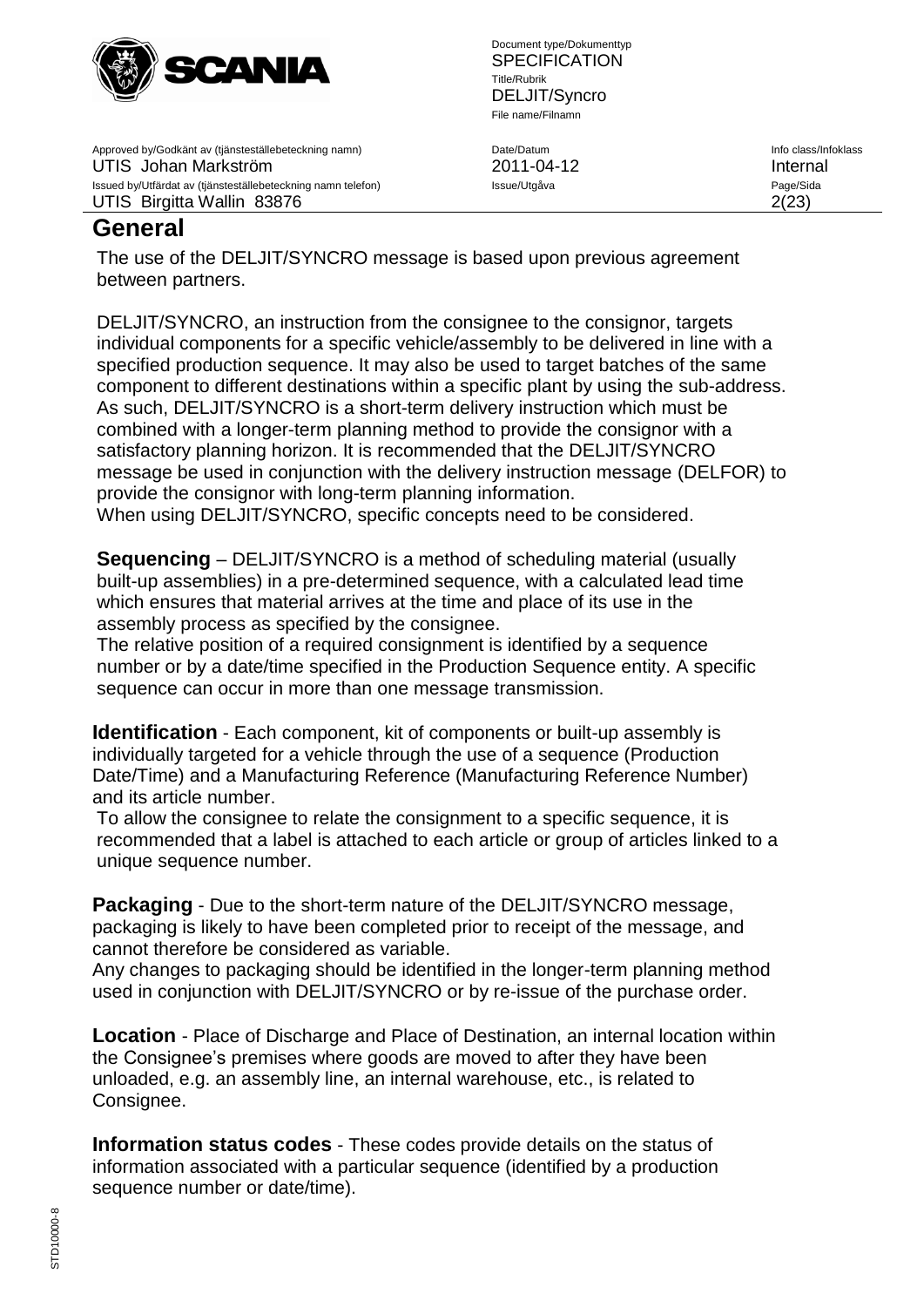

Approved by/Godkänt av (tjänsteställebeteckning namn) Date/Datum Info class/Infoklass UTIS Johan Markström 2011-04-12 Internal Issued by/Utfärdat av (tjänsteställebeteckning namn telefon) **Issue/Utgåva** Page/Sida Page/Sida UTIS Birgitta Wallin 83876 3(23)

## a) Creation

This status must be used for all sequence details being transmitted for the first time.

## b) No Change

This status code is used for sequence details which have appeared in a previous DELJIT/SYNCRO message and which are being retransmitted unchanged as part of a message which contains other sequence details which have been amended, cancelled, replaced or created.

## c) Amendment

This status code is allocated to any sequence details which are retransmitted with changes to article or delivery details as specified in the Place of Discharge or Place of Destination entity.

## d) Replacement

This status code is assigned to sequence details for which manufacturing reference details have changed.

## e) Cancellation

This status code is used when sequence details are deleted without being replaced.

## f) Agreement

This status code is used if sequence details (date and time) when it is agreed between partners that the sequence details are frozen.

## **Timing of Transmission**

A DELJIT/SYNCRO message can be issued with any frequency. However, since the DELJIT/SYNCRO message is used to support a Just-In-Time process, a high frequency can be expected.

## **Coordination with the Transport Label**

Information originating from the buyer and present in the DELJIT/SYNCRO message is the main source for printed information on the Transport Label. The format lengths are restricted due to the size of the Label.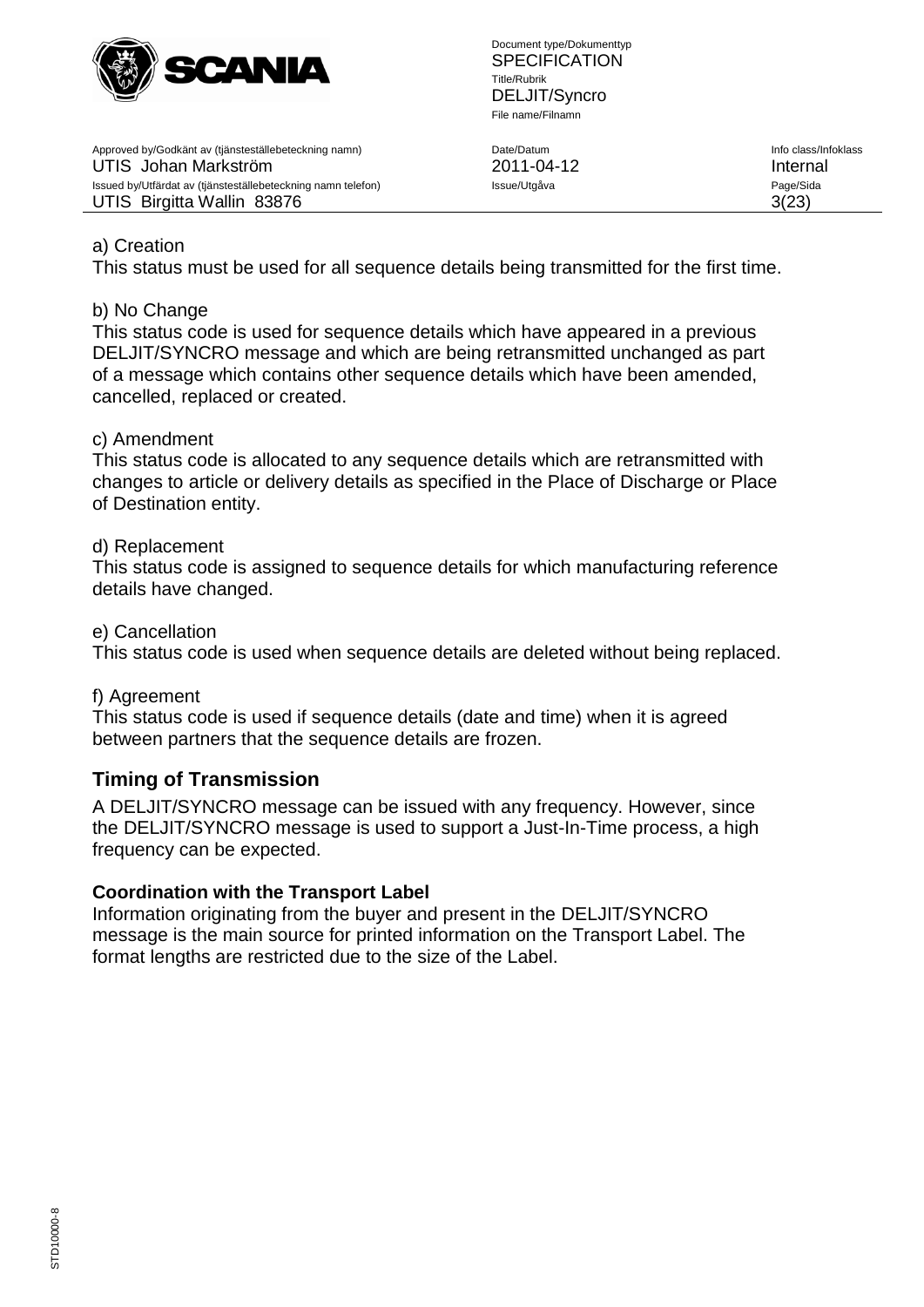

Approved by/Godkänt av (tjänsteställebeteckning namn) Date/Datum Date/Datum Info class/Info class/Infoklass<br>
2011-04-12 Internal UTIS Johan Markström ann telefon ann 1992 - 2011-04-12 Internal Issued by/Utfärdat av (tjänsteställebeteckning namn telefon) ann alssue/Utgåva Issued by/Utfärdat av (tjänsteställebeteckning namn telefon) Issue/Utgåva UTIS Birgitta Wallin 83876 4(23)

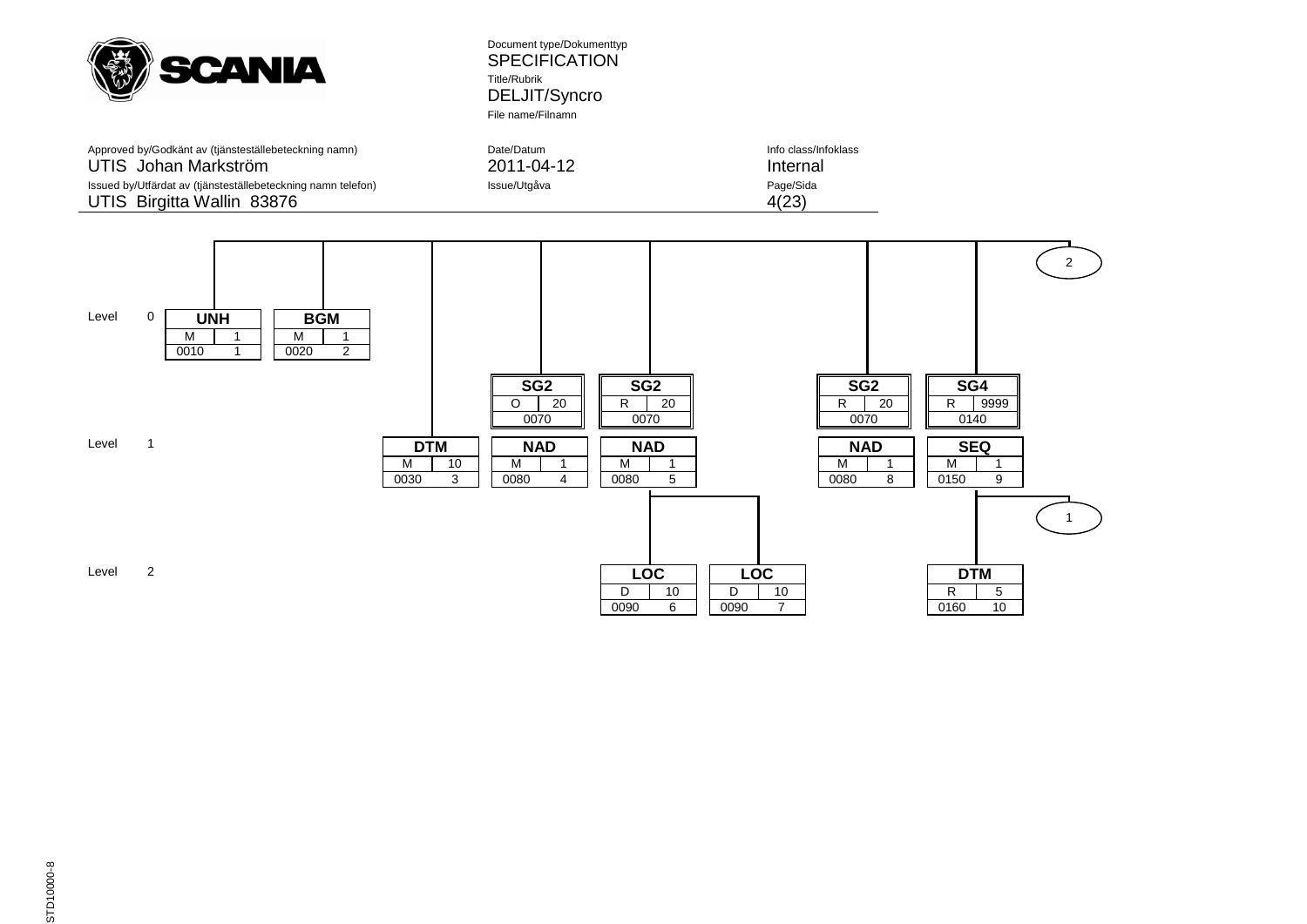

| Approved by/Godkänt av (tjänsteställebeteckning namn)        | Date/Datum   | Info class/Infoklass |
|--------------------------------------------------------------|--------------|----------------------|
| UTIS Johan Markström                                         | 2011-04-12   | Internal             |
| Issued by/Utfärdat av (tjänsteställebeteckning namn telefon) | Issue/Utgåva | Page/Sida            |
| UTIS Birgitta Wallin 83876                                   |              | 5(23)                |

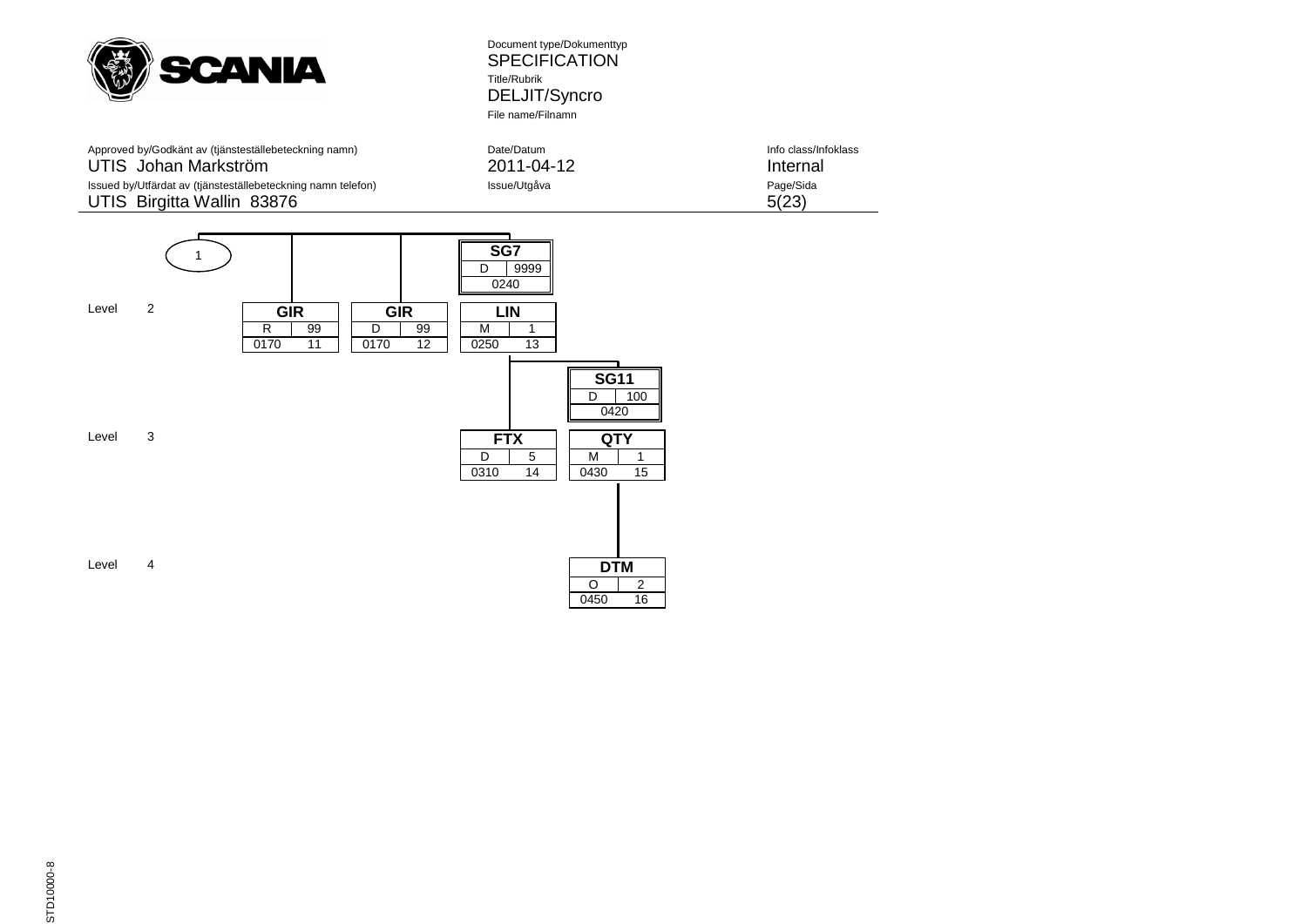

Approved by/Godkänt av (tjänsteställebeteckning namn) Date<br>Information Information Data Class of Class (2015) UTIS Johan Markström UTIS Birgitta Wallin 83876 6(23)



Document type/Dokumenttyp SPECIFICATION Title/Rubrik DELJIT/Syncro File name/Filnamn

| Approved by/Godkänt av (tjänsteställebeteckning namn)        | Date/Datum   | Info class/Infoklass |
|--------------------------------------------------------------|--------------|----------------------|
| UTIS Johan Markström                                         | 2011-04-12   | Internal             |
| Issued by/Utfärdat av (tjänsteställebeteckning namn telefon) | Issue/Utgåva | Page/Sida            |
| UTIS. Birgitta Wallin, 83876.                                |              | 6(23)                |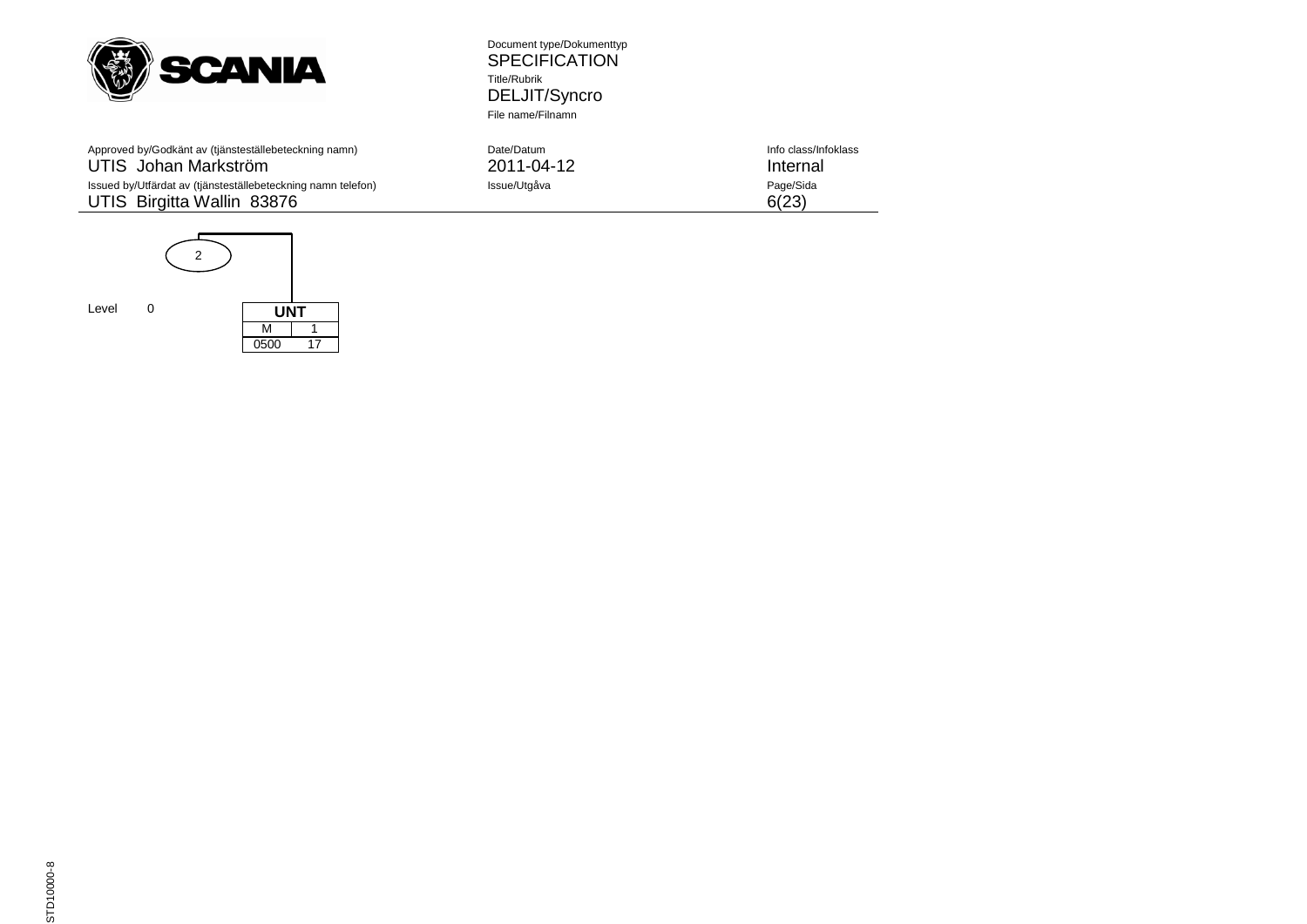

Approved by/Godkänt av (tjänsteställebeteckning namn) Date/Datum Date/Datum Info class/Infoklass Info class/Infoklass UTIS Johan Markström 2011-04-12 Internal Issued by/Utfärdat av (tjänsteställebeteckning namn telefon) **Issue/Utgåva** Page/Sida UTIS Birgitta Wallin  $83876$  7(23)

Document type/Dokumenttyp **SPECIFICATION** Title/Rubrik DELJIT/Syncro File name/Filnamn

## **Segment:**



Counter:

Seq. No.: 1 Level: 0<br>Status: M Max. Occ.: 1 M Max. Occ.: 0010

**MESSAGE HEADER**

## **Name: MESSAGE HEADER**

#### **Description of segment:**

|            | <b>UN/EDIFACT</b>                                  |                                   |   | <b>Implementation</b> |               |                                      |  |
|------------|----------------------------------------------------|-----------------------------------|---|-----------------------|---------------|--------------------------------------|--|
|            | <b>Name</b>                                        | St Format St Format Use / Remarks |   |                       |               |                                      |  |
| <b>UNH</b> |                                                    |                                   |   |                       |               |                                      |  |
| 0062       | Message reference number                           | M an14                            |   | M an14                |               | Message reference number             |  |
| S009       | <b>MESSAGE IDENTIFIER</b>                          | м                                 | М |                       |               |                                      |  |
| 0065       | Message type identifier                            | $M$ an6                           |   | $M$ an $6$            |               |                                      |  |
|            |                                                    |                                   |   |                       | <b>DELJIT</b> | = Delivery just-in-time message      |  |
| 0052       | Message type version number                        | $M$ an3                           |   | $M$ an3               |               |                                      |  |
|            |                                                    |                                   |   |                       | D             | = Draft version/UN/EDIFACT Directory |  |
| 0054       | Message type release number                        | $M$ an3                           |   | $M$ an3               | 96A           | $=$ Release 1996 - A                 |  |
| 0051       | Controlling agency                                 | $M$ an. 2                         |   | $M$ an. 2             |               |                                      |  |
|            |                                                    |                                   |   |                       | <b>UN</b>     | $= UN/ECE/TRADE/WP.4$                |  |
| 0057       | Association assigned code                          | $C$ an $6$                        |   | $C$ an $6$            |               | Subset identification                |  |
|            |                                                    |                                   |   |                       | A03032        |                                      |  |
| 0068       | Common access reference                            | $C$ an. 35                        | N |                       | not used      |                                      |  |
| S010       | STATUS OF THE TRANSFER                             | C                                 | N |                       | not used      |                                      |  |
| 0070       | Sequence message transfer<br>number                | $M$ n2                            | N |                       | not used      |                                      |  |
| 0073       | First/last sequence message<br>transfer indication | $C$ a1                            | N |                       | not used      |                                      |  |

## **Comment:**

#### **Example:**

UNH+4+DELJIT:D:96A:UN:A03032'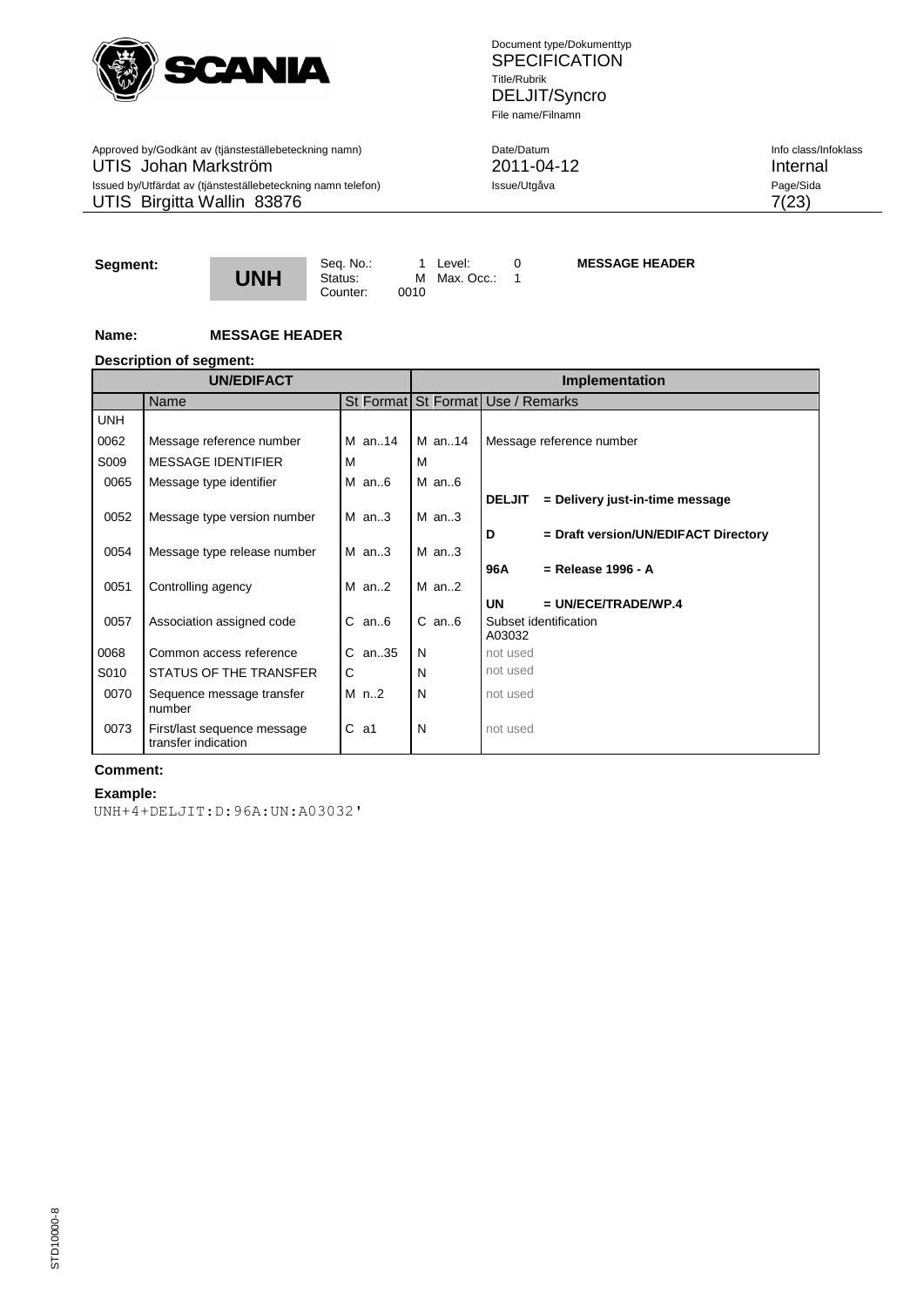

| Approved by/Godkänt av (tjänsteställebeteckning namn)<br>UTIS Johan Markström<br>Issued by/Utfärdat av (tjänsteställebeteckning namn telefon)<br>UTIS Birgitta Wallin 83876 |  |  |  | Date/Datum             | 2011-04-12<br>Issue/Utgåva | Info class/Infoklass<br>Internal<br>Page/Sida<br>8(23) |  |
|-----------------------------------------------------------------------------------------------------------------------------------------------------------------------------|--|--|--|------------------------|----------------------------|--------------------------------------------------------|--|
| Seq. No.:<br>Segment:<br><b>BGM</b><br>Status:<br>Counter:                                                                                                                  |  |  |  | 2 Level:<br>Max. Occ.: |                            | Beginning of message                                   |  |

## **Name: Beginning of message**

#### **Description of segment:**

|            | <b>UN/EDIFACT</b>                      |            |            | <b>Implementation</b>             |
|------------|----------------------------------------|------------|------------|-----------------------------------|
|            | Name                                   |            |            | St Format St Format Use / Remarks |
| <b>BGM</b> |                                        |            |            |                                   |
| C002       | Document/message name                  | С          | R          |                                   |
| 1001       | Document/message name, coded           | C<br>an3   | R an3      | Message Type Coded                |
| 1131       | Code list qualifier                    | C<br>an3   | N          | not used                          |
| 3055       | Code list responsible agency,<br>coded | C<br>an.3  | R an3      | (see codelist)                    |
|            |                                        |            |            | 10<br>$=$ ODETTE                  |
| 1000       | Document/message name                  | an35<br>C. | N          | not used                          |
| 1004       | Document/message number                | an35<br>C. | $R$ an $6$ | Message Number                    |
| 1225       | Message function, coded                | an3<br>C   | N          | not used                          |
| 4343       | Response type, coded                   | С<br>an3   | N          | not used                          |

#### **Comment:**

## **Example:**

BGM+30::10+736353'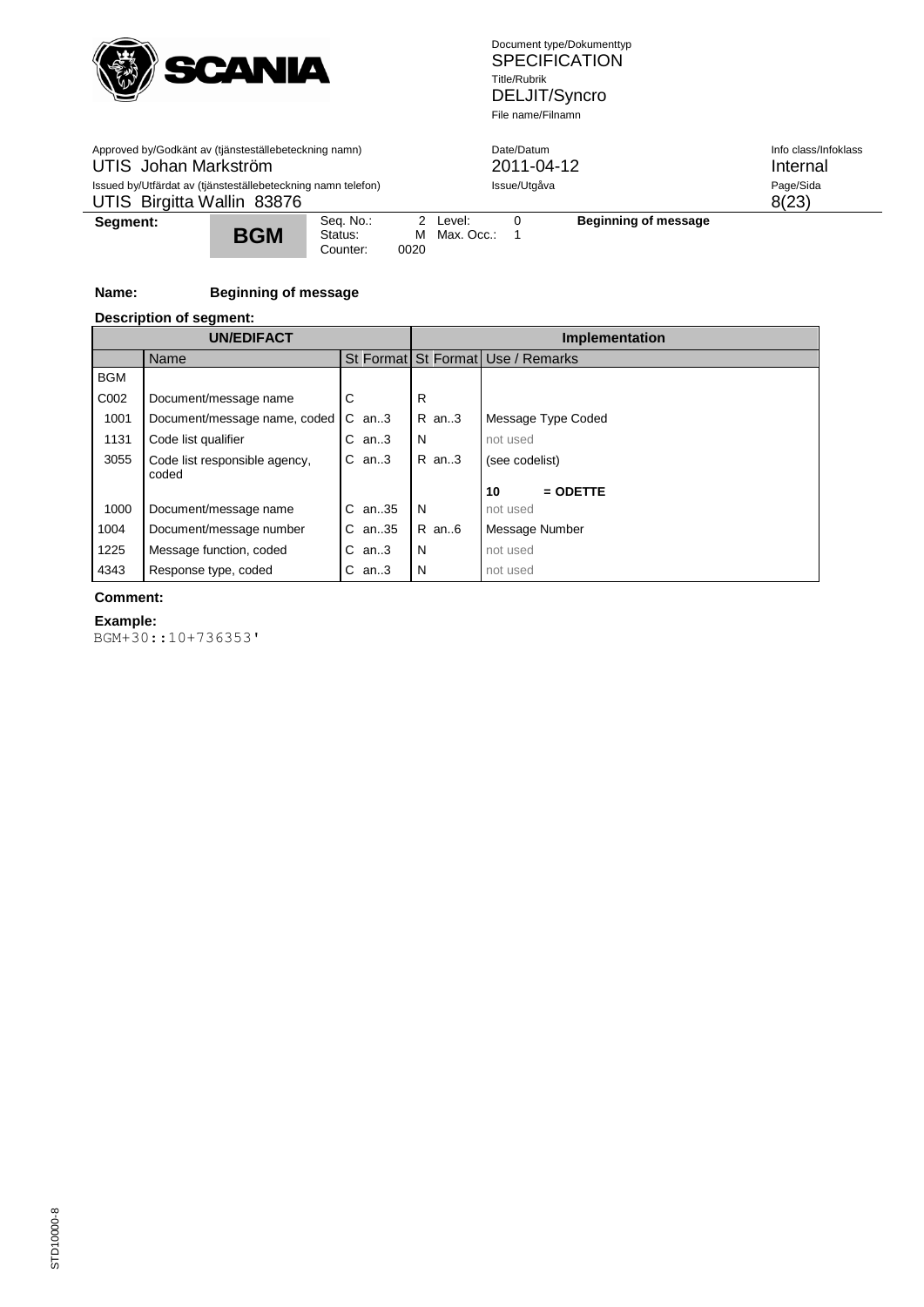

| Approved by/Godkänt av (tjänsteställebeteckning namn)<br>UTIS Johan Markström<br>Issued by/Utfärdat av (tjänsteställebeteckning namn telefon)<br>UTIS Birgitta Wallin 83876 |  |  |           |                           | Date/Datum<br>2011-04-12<br>Issue/Utgåva |                  | Info class/Infoklass<br>Internal<br>Page/Sida<br>9(23) |
|-----------------------------------------------------------------------------------------------------------------------------------------------------------------------------|--|--|-----------|---------------------------|------------------------------------------|------------------|--------------------------------------------------------|
| Seq. No.:<br>Segment:<br><b>DTM</b><br>Status:<br>Counter:                                                                                                                  |  |  | м<br>0030 | 3 Level:<br>Max. Occ.: 10 |                                          | Date/time/period |                                                        |

## **Name: Message Date/Time**

## **Description of segment:**

|                   | <b>UN/EDIFACT</b>                 |            |         | <b>Implementation</b>               |
|-------------------|-----------------------------------|------------|---------|-------------------------------------|
|                   | Name                              |            |         | St Format St Format Use / Remarks   |
| <b>DTM</b>        |                                   |            |         |                                     |
| C <sub>50</sub> 7 | Date/time/period                  | M          | м       |                                     |
| 2005              | Date/time/period qualifier        | $M$ an3    | $M$ an3 |                                     |
|                   |                                   |            |         | 137<br>= Document/message date/time |
| 2380              | Date/time/period                  | an35       | R an14  | Message Date/Time                   |
| 2379              | Date/time/period format qualifier | C.<br>an.3 | R an3   | Specifier                           |
|                   |                                   |            |         | $=$ CCYYMMDDHHMM<br>203             |

#### **Comment:**

## **Example:**

DTM+137:201004011108:203'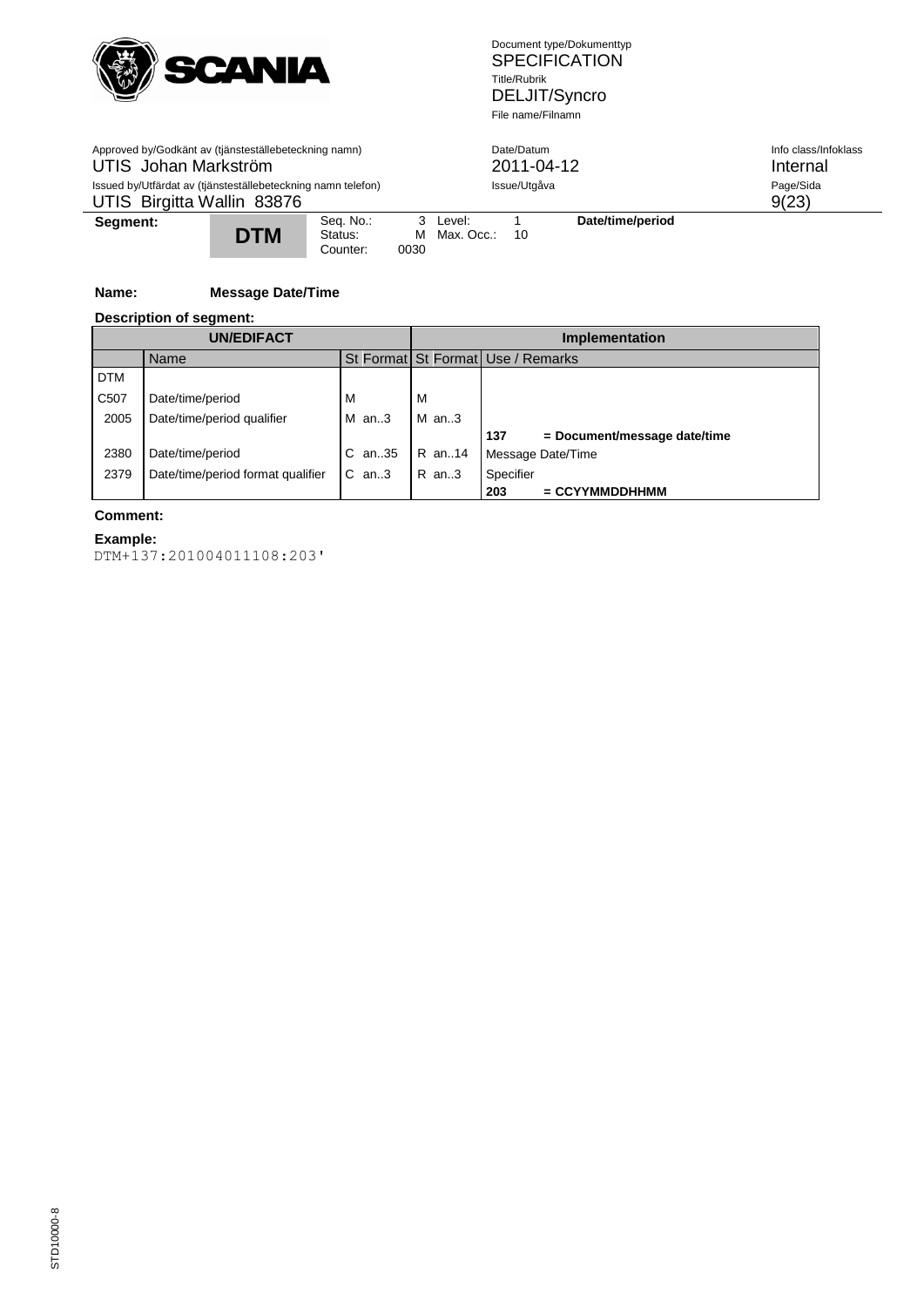

| Approved by/Godkänt av (tjänsteställebeteckning namn)<br>UTIS Johan Markström<br>Issued by/Utfärdat av (tjänsteställebeteckning namn telefon)<br>UTIS Birgitta Wallin 83876 |                 |           |  | Date/Datum<br>Issue/Utgåva | 2011-04-12 | Info class/Infoklass<br>Internal<br>Page/Sida<br>10(23) |  |
|-----------------------------------------------------------------------------------------------------------------------------------------------------------------------------|-----------------|-----------|--|----------------------------|------------|---------------------------------------------------------|--|
| Group:                                                                                                                                                                      | SG <sub>2</sub> | Status: O |  | Max. Occ.:<br>- 20         |            |                                                         |  |
| Seq. No.:<br>Segment:<br><b>NAD</b><br>м<br>Status:<br>0080<br>Counter:                                                                                                     |                 |           |  | 4 Level:<br>Max. Occ.:     |            | Name and address                                        |  |

## **Name: Name and address**

## **Description of segment:**

l,

|            | <b>UN/EDIFACT</b>                      |            |   |         | Implementation                               |
|------------|----------------------------------------|------------|---|---------|----------------------------------------------|
|            | Name                                   |            |   |         | St Format St Format Use / Remarks            |
| <b>NAD</b> |                                        |            |   |         |                                              |
| 3035       | Party qualifier                        | $M$ an3    |   | $M$ an3 |                                              |
|            |                                        |            |   |         | <b>BY</b><br>= Buyer                         |
| C082       | Party identification details           | С          | R |         |                                              |
| 3039       | Party id. identification               | M an35     |   | M an13  | <b>Buyer's Identification Number</b>         |
| 1131       | Code list qualifier                    | $C$ an3    | N |         | not used                                     |
| 3055       | Code list responsible agency,<br>coded | $C$ an3    |   | $R$ an3 | (see codelist)                               |
|            |                                        |            |   |         | 91<br>= Assigned by seller or seller's agent |
| C058       | Name and address                       | С          | N |         | not used                                     |
| 3124       | Name and address line                  | M an35     | N |         | not used                                     |
| 3124       | Name and address line                  | C an35     | N |         | not used                                     |
| 3124       | Name and address line                  | C an35     | N |         | not used                                     |
| 3124       | Name and address line                  | an35<br>С  | N |         | not used                                     |
| 3124       | Name and address line                  | an35<br>С  | N |         | not used                                     |
| C080       | Party name                             | С          | N |         | not used                                     |
| 3036       | Party name                             | M an35     | N |         | not used                                     |
| 3036       | Party name                             | C an35     | N |         | not used                                     |
| 3036       | Party name                             | C an35     | N |         | not used                                     |
| 3036       | Party name                             | C an35     | N |         | not used                                     |
| 3036       | Party name                             | an35<br>С  | N |         | not used                                     |
| 3045       | Party name format, coded               | an3<br>С   | N |         | not used                                     |
| C059       | <b>Street</b>                          | С          | N |         | not used                                     |
| 3042       | Street and number/p.o. box             | M an35     | N |         | not used                                     |
| 3042       | Street and number/p.o. box             | C an35     | N |         | not used                                     |
| 3042       | Street and number/p.o. box             | C an35     | N |         | not used                                     |
| 3042       | Street and number/p.o. box             | an35<br>C. | N |         | not used                                     |
| 3164       | City name                              | an35<br>С  | N |         | not used                                     |
| 3229       | Country sub-entity identification      | $C$ an9    | N |         | not used                                     |
| 3251       | Postcode identification                | С<br>an9   | N |         | not used                                     |
| 3207       | Country, coded                         | $C$ an3    | N |         | not used                                     |

## **Comment:**

## **Example:**

NAD+BY+SCANIA1::91'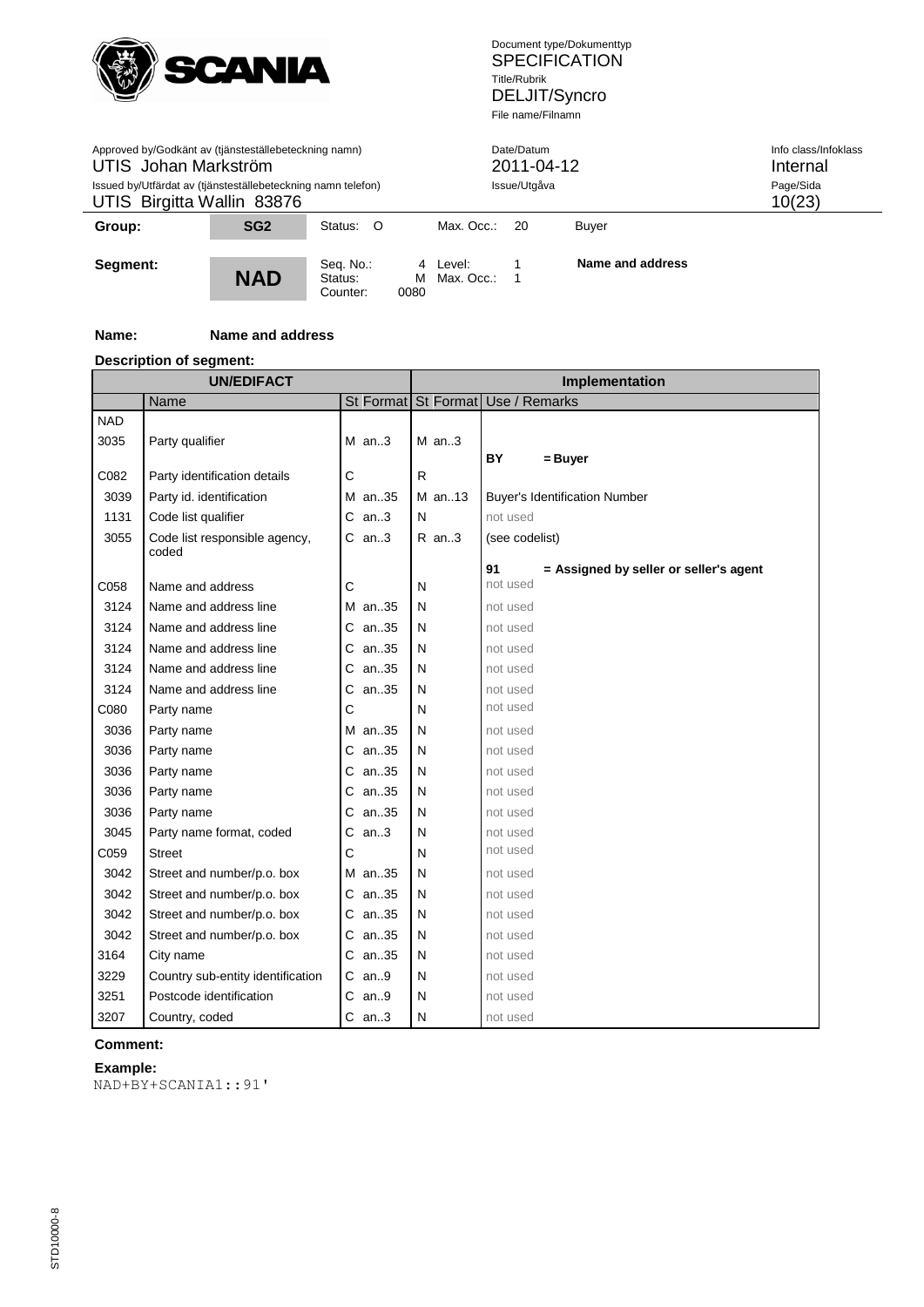

| Approved by/Godkänt av (tjänsteställebeteckning namn)<br>UTIS Johan Markström<br>Issued by/Utfärdat av (tjänsteställebeteckning namn telefon)<br>UTIS Birgitta Wallin 83876 |                 |           |  | Date/Datum<br>2011-04-12<br>Issue/Utgåva | Info class/Infoklass<br>Internal<br>Page/Sida<br>11(23) |                  |  |
|-----------------------------------------------------------------------------------------------------------------------------------------------------------------------------|-----------------|-----------|--|------------------------------------------|---------------------------------------------------------|------------------|--|
| Group:                                                                                                                                                                      | SG <sub>2</sub> | Status: R |  | Max. Occ.:<br>- 20                       |                                                         |                  |  |
| Seq. No.:<br>Segment:<br><b>NAD</b><br>м<br>Status:<br>0080<br>Counter:                                                                                                     |                 |           |  | 5 Level:<br>Max. Occ.:                   |                                                         | Name and address |  |

## **Name: Name and address**

## **Description of segment:**

 $\overline{a}$ 

|            | <b>UN/EDIFACT</b>                 |           |              |         | Implementation                             |
|------------|-----------------------------------|-----------|--------------|---------|--------------------------------------------|
|            | Name                              |           |              |         | St Format St Format Use / Remarks          |
| <b>NAD</b> |                                   |           |              |         |                                            |
| 3035       | Party qualifier                   | $M$ an3   |              | $M$ an3 |                                            |
|            |                                   |           |              |         | <b>CN</b><br>= Consignee                   |
| C082       | Party identification details      | C         | $\mathsf{R}$ |         |                                            |
| 3039       | Party id. identification          | M an35    |              | $M$ an3 | <b>Consignee's Identification Number</b>   |
| 1131       | Code list qualifier               | $C$ an3   | N            |         | not used                                   |
| 3055       | Code list responsible agency,     | $C$ an3   |              | $R$ an3 | (see codelist)                             |
|            | coded                             |           |              |         | 92<br>= Assigned by buyer or buyer's agent |
| C058       | Name and address                  | C         | N            |         | not used                                   |
| 3124       | Name and address line             | M an35    | N            |         | not used                                   |
| 3124       | Name and address line             | C an35    | N            |         | not used                                   |
| 3124       | Name and address line             | C an35    | N            |         | not used                                   |
| 3124       | Name and address line             | an35<br>С | N            |         | not used                                   |
| 3124       | Name and address line             | an35<br>С | N            |         | not used                                   |
| C080       | Party name                        | C         | N            |         | not used                                   |
| 3036       | Party name                        | M an35    | N            |         | not used                                   |
| 3036       | Party name                        | C an35    | N            |         | not used                                   |
| 3036       | Party name                        | C an35    | N            |         | not used                                   |
| 3036       | Party name                        | an35<br>С | N            |         | not used                                   |
| 3036       | Party name                        | an35<br>С | N            |         | not used                                   |
| 3045       | Party name format, coded          | an.3<br>С | N            |         | not used                                   |
| C059       | <b>Street</b>                     | Ċ         | N            |         | not used                                   |
| 3042       | Street and number/p.o. box        | M an35    | N            |         | not used                                   |
| 3042       | Street and number/p.o. box        | C an35    | N            |         | not used                                   |
| 3042       | Street and number/p.o. box        | C an35    | N            |         | not used                                   |
| 3042       | Street and number/p.o. box        | an35<br>С | N            |         | not used                                   |
| 3164       | City name                         | an35<br>С | N            |         | not used                                   |
| 3229       | Country sub-entity identification | $C$ an9   | N            |         | not used                                   |
| 3251       | Postcode identification           | С<br>an9  | N            |         | not used                                   |
| 3207       | Country, coded                    | $C$ an3   | N            |         | not used                                   |

## **Comment:**

## **Example:**

NAD+CN+CHA::92'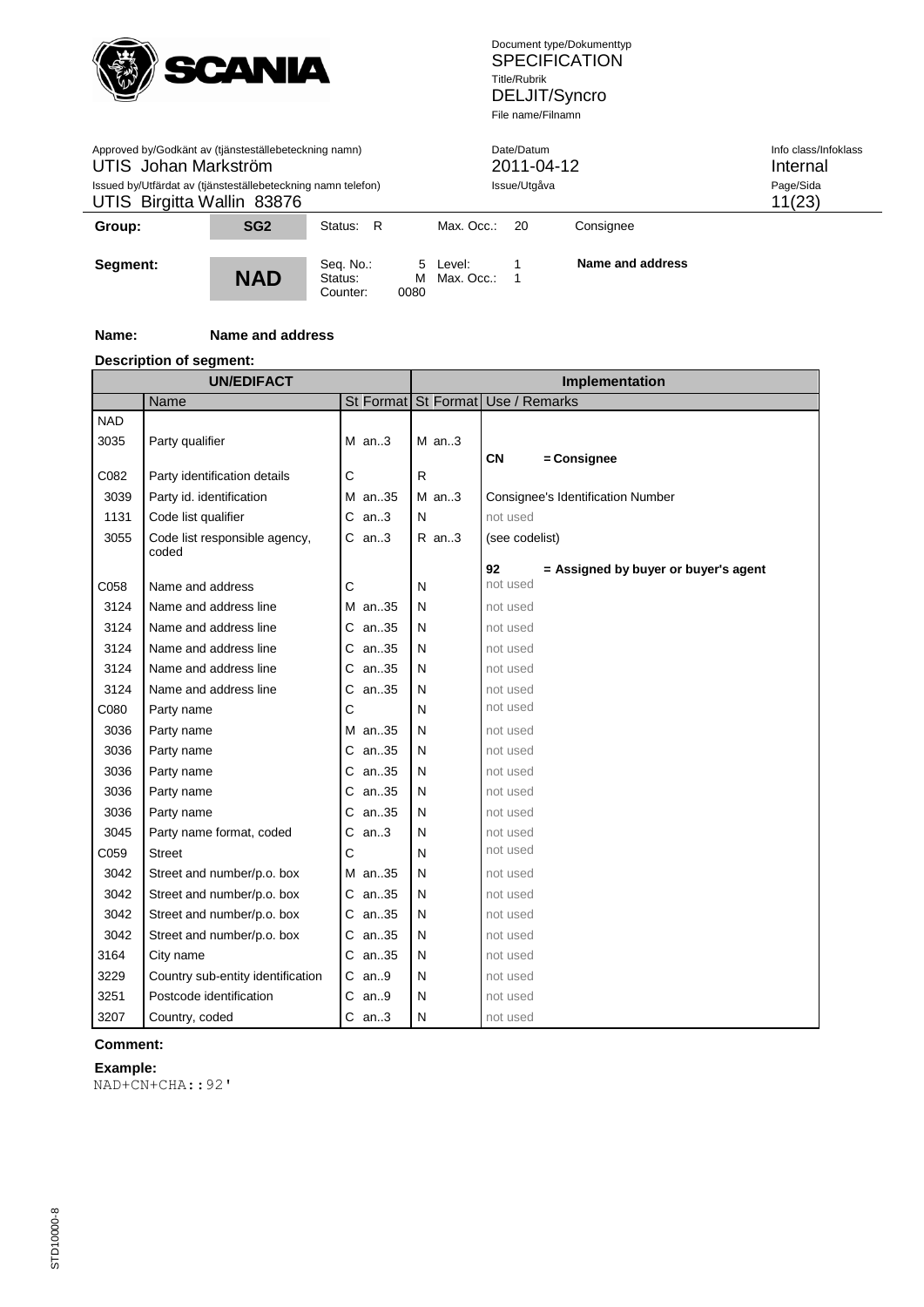

| Approved by/Godkänt av (tjänsteställebeteckning namn)<br>UTIS Johan Markström<br>Issued by/Utfärdat av (tjänsteställebeteckning namn telefon)<br>UTIS Birgitta Wallin 83876 |                 |           |  | Date/Datum<br>2011-04-12<br>Issue/Utgåva |           | Info class/Infoklass<br>Internal<br>Page/Sida<br>12(23) |  |
|-----------------------------------------------------------------------------------------------------------------------------------------------------------------------------|-----------------|-----------|--|------------------------------------------|-----------|---------------------------------------------------------|--|
| Group:                                                                                                                                                                      | SG <sub>2</sub> | Status: R |  | Max. Occ.:<br>- 20                       | Consignee |                                                         |  |
| Seq. No.:<br>Segment:<br><b>LOC</b><br>D<br>Status:<br>0090<br>Counter:                                                                                                     |                 |           |  | 6 Level:<br>Max. Occ.:                   | 2<br>10   | <b>Place/location identification</b>                    |  |

## **Name: Place Of Discharge**

## **Description of segment:**

 $\overline{a}$ 

|      | <b>UN/EDIFACT</b>                            |           |   | <b>Implementation</b> |                                            |  |  |
|------|----------------------------------------------|-----------|---|-----------------------|--------------------------------------------|--|--|
|      | Name                                         |           |   |                       | St Format St Format Use / Remarks          |  |  |
| LOC  |                                              |           |   |                       |                                            |  |  |
| 3227 | Place/location qualifier                     | $M$ an3   |   | $M$ an. $3$           |                                            |  |  |
|      |                                              |           |   |                       | 11<br>= Place/port of discharge            |  |  |
| C517 | Location identification                      | С         | R |                       |                                            |  |  |
| 3225 | Place/location identification                | an25<br>С |   | R an17                | Place Of Discharge Id. Coded               |  |  |
| 1131 | Code list qualifier                          | an3<br>C  | N |                       | not used                                   |  |  |
| 3055 | Code list responsible agency,                | $C$ an3   |   | $C$ an3               | R                                          |  |  |
|      | coded                                        |           |   |                       |                                            |  |  |
|      |                                              |           |   |                       | 92<br>= Assigned by buyer or buyer's agent |  |  |
| 3224 | Place/location                               | C an70    | N |                       | not used                                   |  |  |
| C519 | Related location one identification          | C         | N |                       | not used                                   |  |  |
| 3223 | Related place/location one<br>identification | C an25    | N |                       | not used                                   |  |  |
| 1131 | Code list qualifier                          | $C$ an3   | N |                       | not used                                   |  |  |
| 3055 | Code list responsible agency,<br>coded       | $C$ an3   | N |                       | not used                                   |  |  |
| 3222 | Related place/location one                   | C an70    | N |                       | not used                                   |  |  |
| C553 | Related location two identification          | C         | N |                       | not used                                   |  |  |
| 3233 | Related place/location two<br>identification | C an25    | N |                       | not used                                   |  |  |
| 1131 | Code list qualifier                          | an3<br>С  | N |                       | not used                                   |  |  |
| 3055 | Code list responsible agency,<br>coded       | $C$ an3   | N |                       | not used                                   |  |  |
| 3232 | Related place/location two                   | C an70    | N |                       | not used                                   |  |  |
| 5479 | Relation, coded                              | $C$ an3   | N |                       | not used                                   |  |  |

#### **Comment:**

## **Example:**

LOC++230G::92'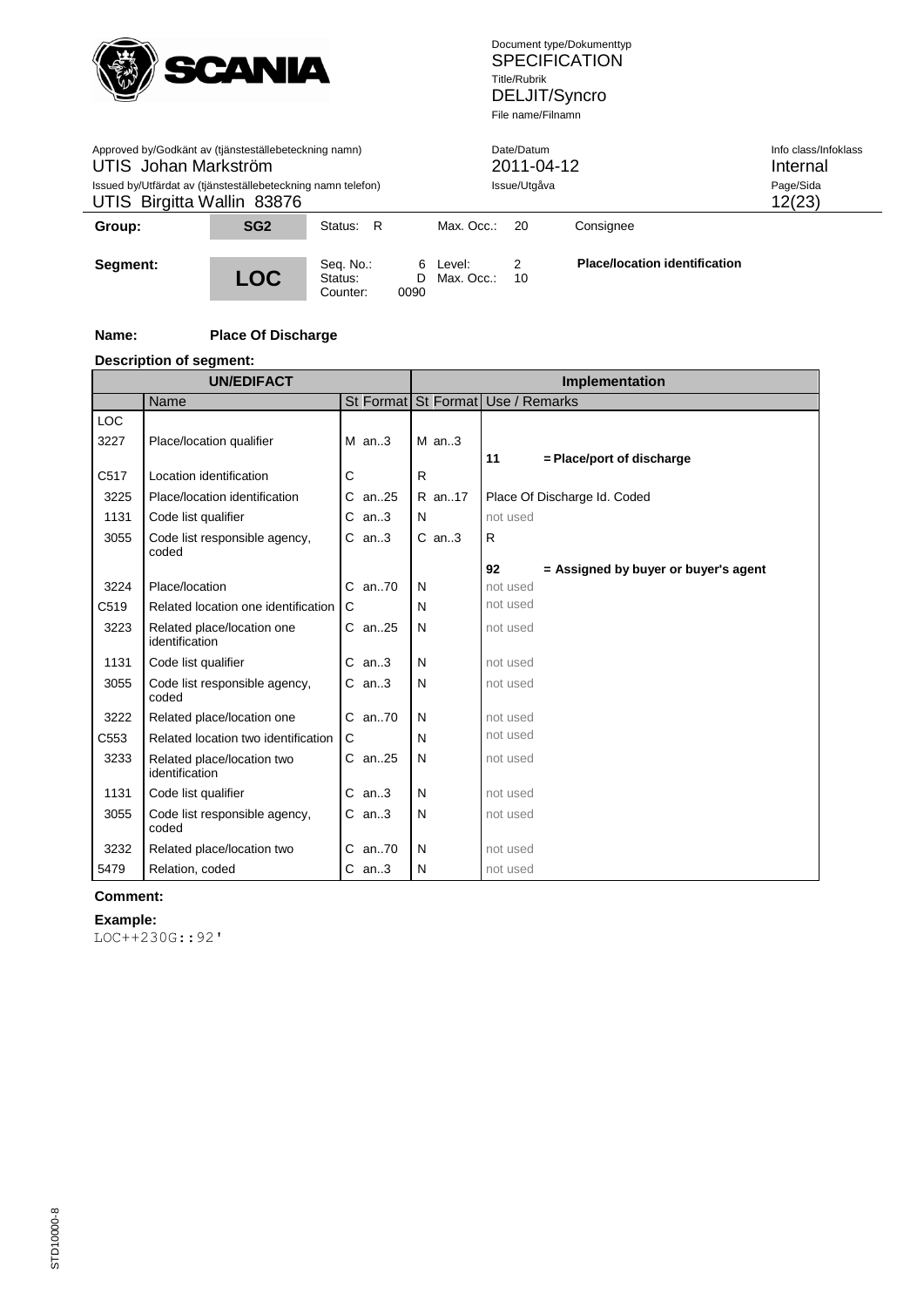

| Approved by/Godkänt av (tjänsteställebeteckning namn)<br>UTIS Johan Markström<br>Issued by/Utfärdat av (tjänsteställebeteckning namn telefon)<br>UTIS Birgitta Wallin 83876 |                 |                                  |      | Date/Datum<br>2011-04-12<br>Issue/Utgåva |         |                                      | Info class/Infoklass<br>Internal<br>Page/Sida<br>13(23) |
|-----------------------------------------------------------------------------------------------------------------------------------------------------------------------------|-----------------|----------------------------------|------|------------------------------------------|---------|--------------------------------------|---------------------------------------------------------|
| Group:                                                                                                                                                                      | SG <sub>2</sub> | Status: R                        |      | Max. Occ.: $20$                          |         | Consignee                            |                                                         |
| Segment:                                                                                                                                                                    | <b>LOC</b>      | Seq. No.:<br>Status:<br>Counter: | 0090 | 7 Level:<br>D Max. Occ.:                 | 2<br>10 | <b>Place/location identification</b> |                                                         |

## **Name: Place Of Destination**

## **Description of segment:**

|                  | <b>UN/EDIFACT</b>                            |            | Implementation |                                          |  |  |
|------------------|----------------------------------------------|------------|----------------|------------------------------------------|--|--|
|                  | Name                                         |            |                | St Format St Format Use / Remarks        |  |  |
| LOC              |                                              |            |                |                                          |  |  |
| 3227             | Place/location qualifier                     | $M$ an3    | $M$ an3        |                                          |  |  |
|                  |                                              |            |                | 159<br>= Additional internal destination |  |  |
| C517             | Location identification                      | С          | R              |                                          |  |  |
| 3225             | Place/location identification                | $C$ an. 25 | R an17         | Place Of Destination Id. Coded           |  |  |
| 1131             | Code list qualifier                          | an3<br>С   | N              | not used                                 |  |  |
| 3055             | Code list responsible agency,<br>coded       | $C$ an3    | N              | not used                                 |  |  |
| 3224             | Place/location                               | C an70     | N              | not used                                 |  |  |
| C519             | Related location one identification          | C          | N              | not used                                 |  |  |
| 3223             | Related place/location one<br>identification | $C$ an. 25 | N              | not used                                 |  |  |
| 1131             | Code list qualifier                          | an3<br>С   | N              | not used                                 |  |  |
| 3055             | Code list responsible agency,<br>coded       | $C$ an3    | N              | not used                                 |  |  |
| 3222             | Related place/location one                   | C an70     | N              | not used                                 |  |  |
| C <sub>553</sub> | Related location two identification          | C          | N              | not used                                 |  |  |
| 3233             | Related place/location two<br>identification | $C$ an. 25 | N              | not used                                 |  |  |
| 1131             | Code list qualifier                          | $C$ an3    | N              | not used                                 |  |  |
| 3055             | Code list responsible agency,<br>coded       | $C$ an3    | N              | not used                                 |  |  |
| 3232             | Related place/location two                   | $C$ an70   | N              | not used                                 |  |  |
| 5479             | Relation, coded                              | $C$ an3    | N              | not used                                 |  |  |

## **Comment:**

**Example:** LOC+159+230K125S'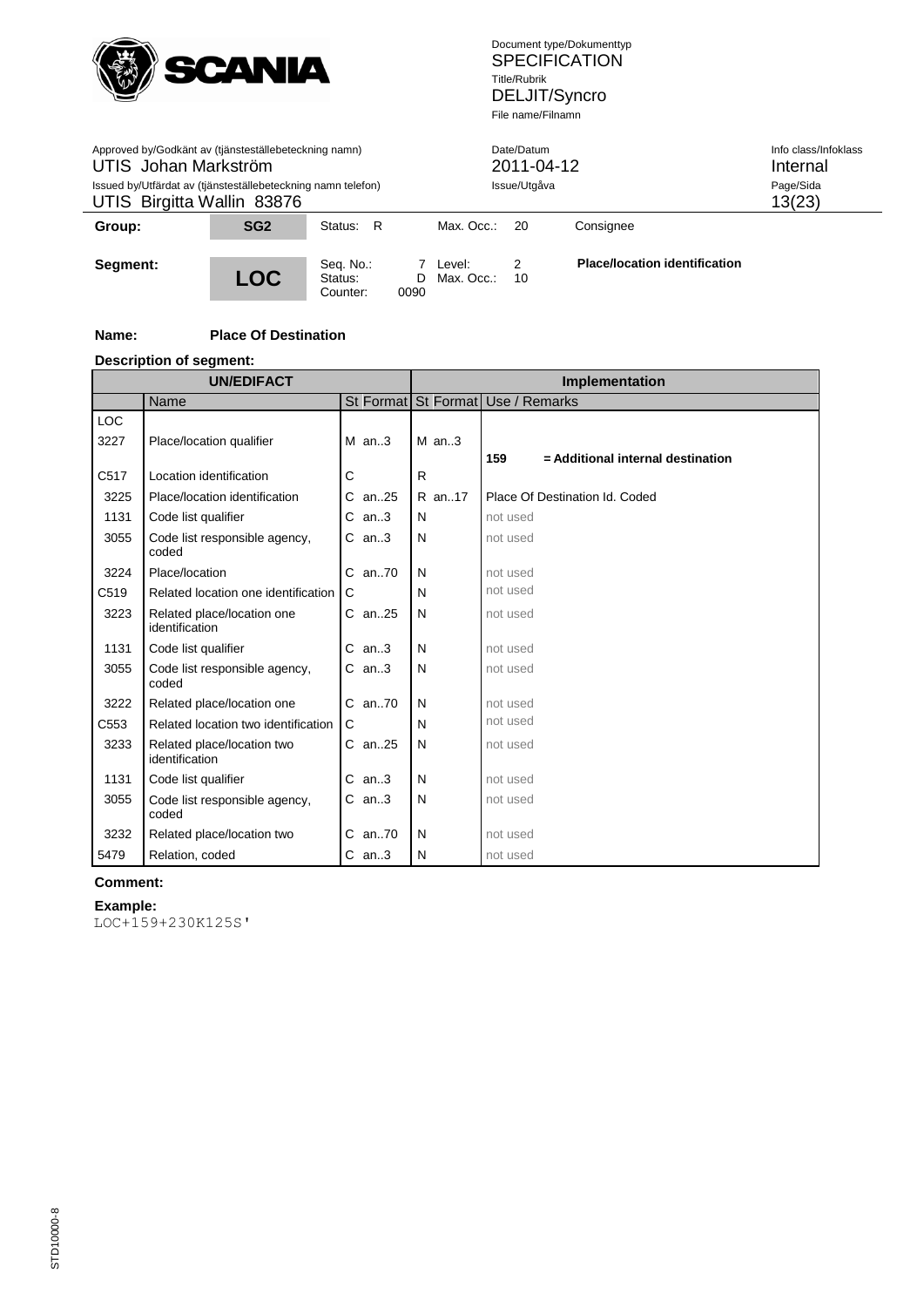

| Approved by/Godkänt av (tjänsteställebeteckning namn)<br>UTIS Johan Markström<br>Issued by/Utfärdat av (tjänsteställebeteckning namn telefon)<br>UTIS Birgitta Wallin 83876 |                 |                                  |           | Date/Datum<br>2011-04-12<br>Issue/Utgåva | Info class/Infoklass<br>Internal<br>Page/Sida<br>14(23) |                  |  |
|-----------------------------------------------------------------------------------------------------------------------------------------------------------------------------|-----------------|----------------------------------|-----------|------------------------------------------|---------------------------------------------------------|------------------|--|
| Group:                                                                                                                                                                      | SG <sub>2</sub> | Status: R                        |           | Max. Occ.:                               | - 20                                                    | Consignor        |  |
| Segment:                                                                                                                                                                    | <b>NAD</b>      | Seq. No.:<br>Status:<br>Counter: | м<br>0080 | 8 Level:<br>Max. Occ.:                   | - 1                                                     | Name and address |  |

## **Name: Name and address**

## **Description of segment:**

 $\overline{a}$ 

| <b>UN/EDIFACT</b> |                                        |           |   | Implementation |                                            |  |  |
|-------------------|----------------------------------------|-----------|---|----------------|--------------------------------------------|--|--|
|                   | Name                                   |           |   |                | St Format St Format Use / Remarks          |  |  |
| <b>NAD</b>        |                                        |           |   |                |                                            |  |  |
| 3035              | Party qualifier                        | $M$ an3   |   | $M$ an3        |                                            |  |  |
|                   |                                        |           |   |                | <b>CZ</b><br>= Consignor                   |  |  |
| C082              | Party identification details           | C         | R |                |                                            |  |  |
| 3039              | Party id. identification               | M an35    |   | M an7          | Consignor's Identification Number          |  |  |
| 1131              | Code list qualifier                    | $C$ an3   | N |                | not used                                   |  |  |
| 3055              | Code list responsible agency,<br>coded | $C$ an3   |   | R an3          | (see codelist)                             |  |  |
|                   |                                        |           |   |                | 92<br>= Assigned by buyer or buyer's agent |  |  |
| C058              | Name and address                       | C         | N |                | not used                                   |  |  |
| 3124              | Name and address line                  | M an35    | N |                | not used                                   |  |  |
| 3124              | Name and address line                  | C an35    | N |                | not used                                   |  |  |
| 3124              | Name and address line                  | an35<br>С | N |                | not used                                   |  |  |
| 3124              | Name and address line                  | an35<br>С | N |                | not used                                   |  |  |
| 3124              | Name and address line                  | an35<br>С | N |                | not used                                   |  |  |
| C080              | Party name                             | C         | N |                | not used                                   |  |  |
| 3036              | Party name                             | M an35    | N |                | not used                                   |  |  |
| 3036              | Party name                             | C an35    | N |                | not used                                   |  |  |
| 3036              | Party name                             | C an35    | N |                | not used                                   |  |  |
| 3036              | Party name                             | an35<br>C | N |                | not used                                   |  |  |
| 3036              | Party name                             | an35<br>С | N |                | not used                                   |  |  |
| 3045              | Party name format, coded               | an.3<br>С | N |                | not used                                   |  |  |
| C059              | <b>Street</b>                          | Ċ         | N |                | not used                                   |  |  |
| 3042              | Street and number/p.o. box             | M an35    | N |                | not used                                   |  |  |
| 3042              | Street and number/p.o. box             | C an35    | N |                | not used                                   |  |  |
| 3042              | Street and number/p.o. box             | C an35    | N |                | not used                                   |  |  |
| 3042              | Street and number/p.o. box             | an35<br>С | N |                | not used                                   |  |  |
| 3164              | City name                              | an35<br>С | N |                | not used                                   |  |  |
| 3229              | Country sub-entity identification      | $C$ an9   | N |                | not used                                   |  |  |
| 3251              | Postcode identification                | С<br>an9  | N |                | not used                                   |  |  |
| 3207              | Country, coded                         | $C$ an3   | N |                | not used                                   |  |  |

## **Comment:**

## **Example:**

NAD+CZ+56565::92'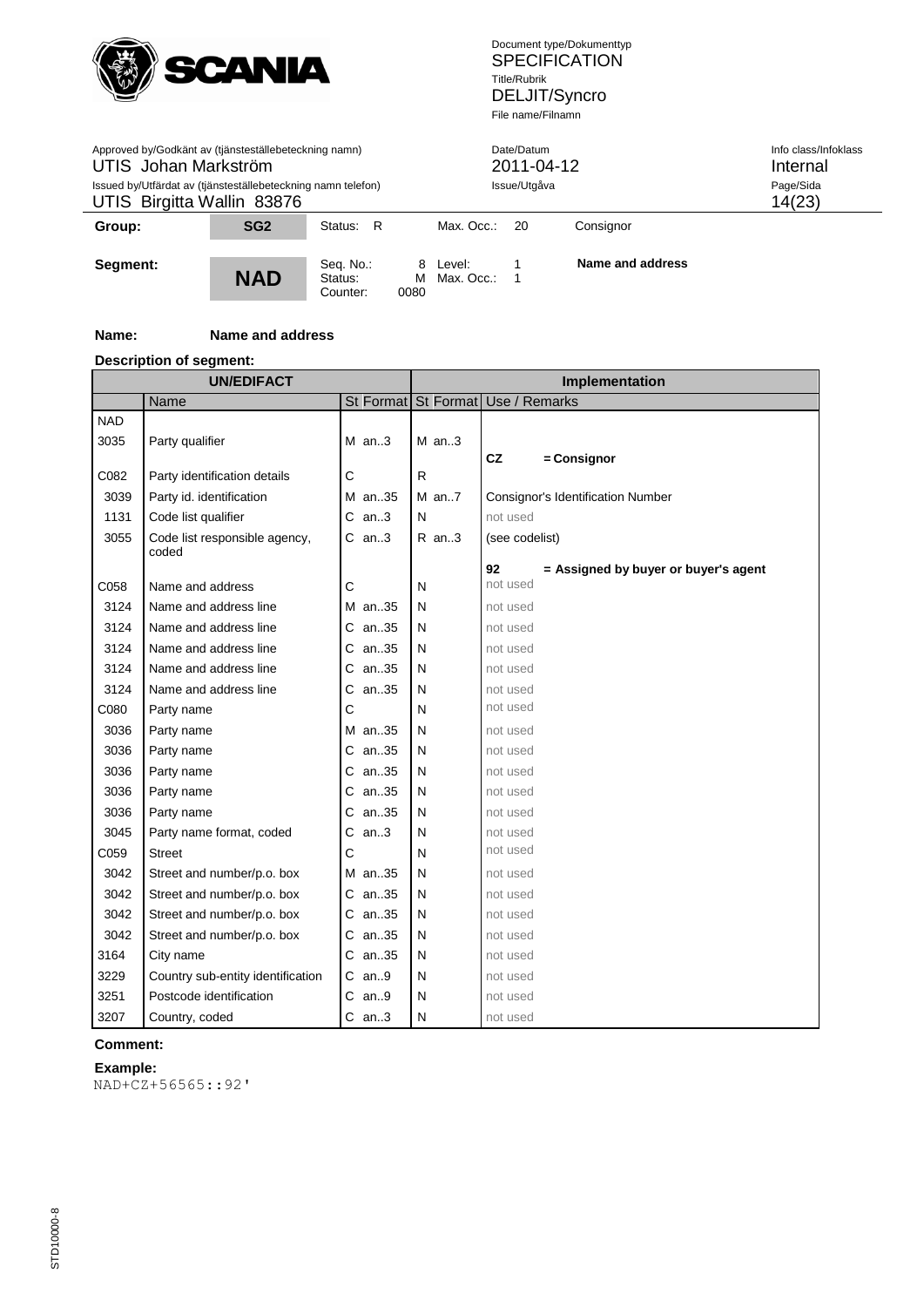

| Approved by/Godkänt av (tjänsteställebeteckning namn)<br>UTIS Johan Markström<br>Issued by/Utfärdat av (tjänsteställebeteckning namn telefon)<br>UTIS Birgitta Wallin 83876 |            |                                  |           | Date/Datum<br>2011-04-12<br>Issue/Utgåva | Info class/Infoklass<br>Internal<br>Page/Sida<br>15(23) |                     |  |
|-----------------------------------------------------------------------------------------------------------------------------------------------------------------------------|------------|----------------------------------|-----------|------------------------------------------|---------------------------------------------------------|---------------------|--|
| Group:                                                                                                                                                                      | SG4        | Status: R                        |           | Max. Occ.:                               | 9999                                                    | Production sequence |  |
| Segment:                                                                                                                                                                    | <b>SEQ</b> | Seq. No.:<br>Status:<br>Counter: | М<br>0150 | 9 Level:<br>Max. Occ.:                   |                                                         | Sequence details    |  |

## **Name: Sequence details**

## **Description of segment:**

|            | <b>UN/EDIFACT</b>                      |             |         | Implementation                                                                                                             |  |  |  |
|------------|----------------------------------------|-------------|---------|----------------------------------------------------------------------------------------------------------------------------|--|--|--|
|            | Name                                   |             |         | St Format St Format Use / Remarks                                                                                          |  |  |  |
| <b>SEQ</b> |                                        |             |         |                                                                                                                            |  |  |  |
| 1245       | Status indicator, coded                | an3<br>С    | $R$ an3 | Information Status                                                                                                         |  |  |  |
|            |                                        |             |         | $=$ Amendment<br>= Cancellation<br>2<br>3<br>= Created new<br>$=$ No change<br>4<br>5<br>= Replacement<br>6<br>= Agreement |  |  |  |
| C286       | Sequence information                   | С           | N       | not used                                                                                                                   |  |  |  |
| 1050       | Sequence number                        | $M$ an6     | N       | not used                                                                                                                   |  |  |  |
| 1159       | Sequence number source, coded          | $C$ an3     | N       | not used                                                                                                                   |  |  |  |
| 1131       | Code list qualifier                    | С<br>an $3$ | N       | not used                                                                                                                   |  |  |  |
| 3055       | Code list responsible agency,<br>coded | С<br>an.3   | N       | not used                                                                                                                   |  |  |  |

## **Comment:**

**Example:**

SEQ+3'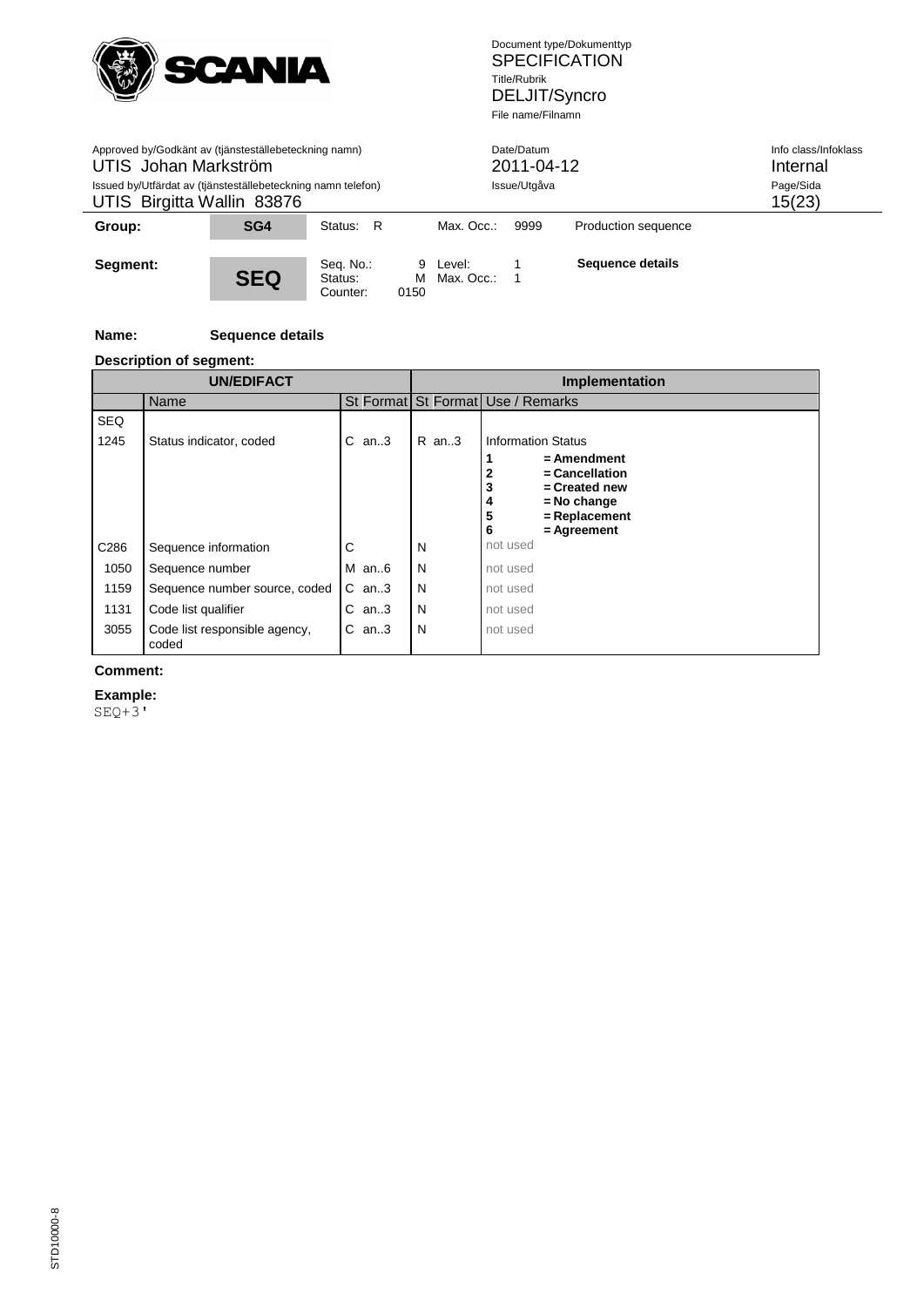

| Approved by/Godkänt av (tjänsteställebeteckning namn)<br>UTIS Johan Markström<br>Issued by/Utfärdat av (tjänsteställebeteckning namn telefon)<br>UTIS Birgitta Wallin 83876 |            |                                  |      | Date/Datum<br>2011-04-12<br>Issue/Utgåva | Info class/Infoklass<br>Internal<br>Page/Sida<br>16(23) |                     |  |
|-----------------------------------------------------------------------------------------------------------------------------------------------------------------------------|------------|----------------------------------|------|------------------------------------------|---------------------------------------------------------|---------------------|--|
| Group:                                                                                                                                                                      | SG4        | Status: R                        |      | Max. Occ.:                               | 9999                                                    | Production sequence |  |
| Segment:                                                                                                                                                                    | <b>DTM</b> | Seq. No.:<br>Status:<br>Counter: | 0160 | 10 Level:<br>R Max. Occ.:                | 2<br>5                                                  | Date/time/period    |  |

## **Name: First Sequence Date/Time**

#### **Description of segment:**

|                   | <b>UN/EDIFACT</b>                 |            | <b>Implementation</b> |                                   |  |  |
|-------------------|-----------------------------------|------------|-----------------------|-----------------------------------|--|--|
|                   | Name                              |            |                       | St Format St Format Use / Remarks |  |  |
| <b>DTM</b>        |                                   |            |                       |                                   |  |  |
| C <sub>50</sub> 7 | Date/time/period                  | M          | м                     |                                   |  |  |
| 2005              | Date/time/period qualifier        | $M$ an3    | $M$ an3               |                                   |  |  |
|                   |                                   |            |                       | $=$ Start date/time<br>194        |  |  |
| 2380              | Date/time/period                  | $C$ an. 35 | R an12                | First Sequence Date/Time (Key)    |  |  |
| 2379              | Date/time/period format qualifier | $C$ an3    | $R$ an3               |                                   |  |  |
|                   |                                   |            |                       | 203<br>$=$ CCYYMMDDHHMM           |  |  |

## **Comment:**

l,

STD10000-8

#### **Example:** DTM+194:201005120815:203'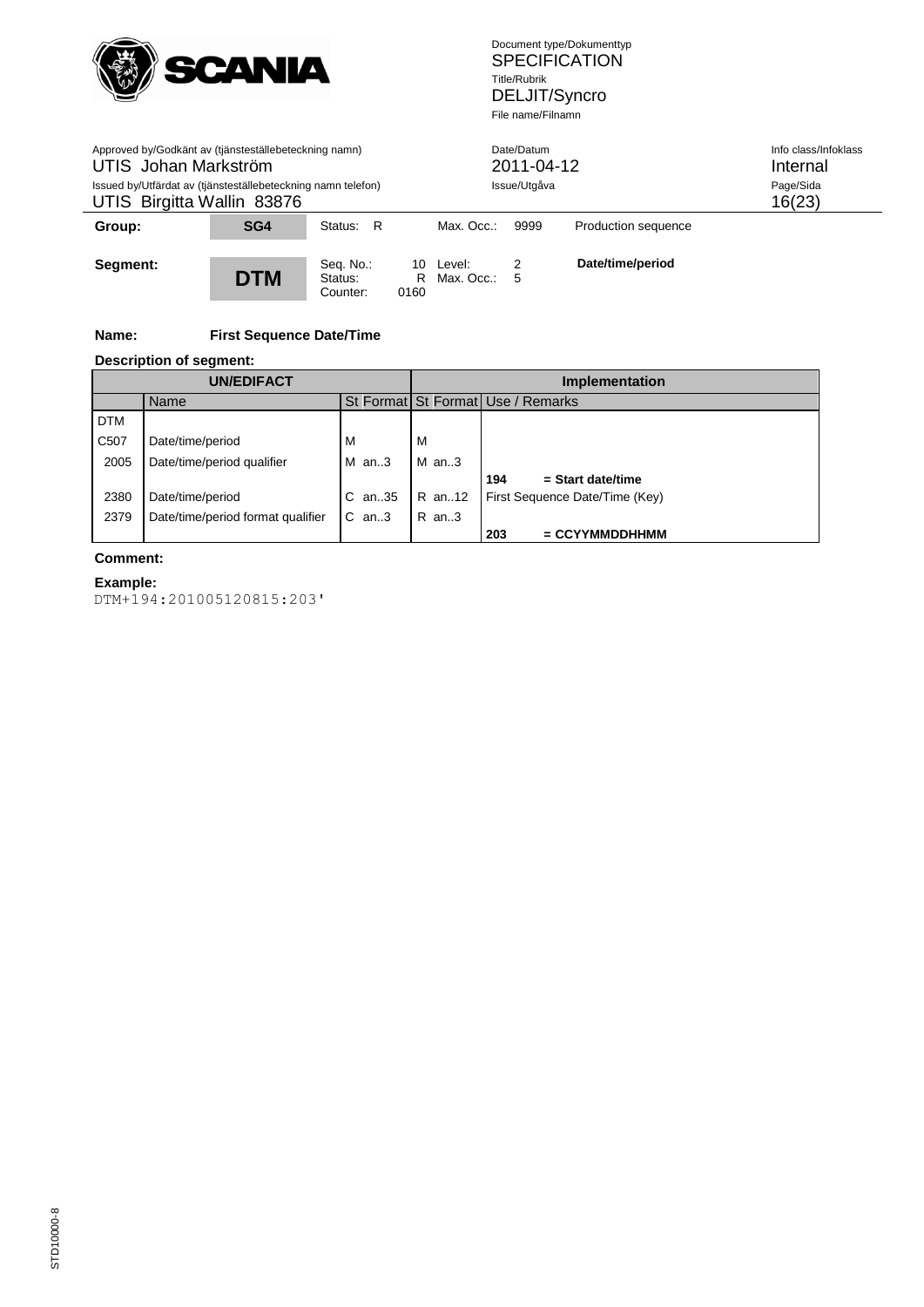

| Approved by/Godkänt av (tjänsteställebeteckning namn)<br>UTIS Johan Markström<br>Issued by/Utfärdat av (tjänsteställebeteckning namn telefon)<br>UTIS Birgitta Wallin 83876 |            |                                  |                  | Date/Datum<br>Issue/Utgåva | 2011-04-12 | Info class/Infoklass<br>Internal<br>Page/Sida<br>17(23) |  |
|-----------------------------------------------------------------------------------------------------------------------------------------------------------------------------|------------|----------------------------------|------------------|----------------------------|------------|---------------------------------------------------------|--|
| Group:                                                                                                                                                                      | SG4        | Status: R                        |                  | Max. Occ.:                 | 9999       | Production sequence                                     |  |
| Segment:                                                                                                                                                                    | <b>GIR</b> | Seq. No.:<br>Status:<br>Counter: | 11<br>R.<br>0170 | Level:<br>Max. Occ.:       | 99         | <b>Related identification numbers</b>                   |  |

## **Name: Product Attributes**

## **Description of segment:**

|                  | <b>UN/EDIFACT</b>            |           | <b>Implementation</b> |                                                   |  |  |
|------------------|------------------------------|-----------|-----------------------|---------------------------------------------------|--|--|
|                  | Name                         |           |                       | St Format St Format Use / Remarks                 |  |  |
| <b>GIR</b>       |                              |           |                       |                                                   |  |  |
| 7297             | Set identification qualifier | $M$ an3   | $R$ an3               |                                                   |  |  |
|                  |                              |           |                       | 4<br>= Vehicle reference set                      |  |  |
| C206             | Identification number        | M         | R                     |                                                   |  |  |
| 7402             | Identity number              | M an35    | R an35                | Manufacturing Reference Number Free Text (Line 1) |  |  |
| 7405             | Identity number qualifier    | $C$ an3   | R an3                 |                                                   |  |  |
|                  |                              |           |                       | AN<br>= Manufacturing reference number            |  |  |
| 4405             | Status, coded                | C<br>an.3 | N                     | not used                                          |  |  |
| C <sub>206</sub> | Identification number        | C         | N                     | not used                                          |  |  |
| 7402             | Identity number              | M an35    | N                     | not used                                          |  |  |
| 7405             | Identity number qualifier    | $C$ an3   | N                     | not used                                          |  |  |
| 4405             | Status, coded                | С<br>an.3 | N                     | not used                                          |  |  |
| C <sub>206</sub> | Identification number        | C         | N                     | not used                                          |  |  |
| 7402             | Identity number              | M an35    | N                     | not used                                          |  |  |
| 7405             | Identity number qualifier    | C<br>an.3 | N                     | not used                                          |  |  |
| 4405             | Status, coded                | C<br>an.3 | N                     | not used                                          |  |  |
| C <sub>206</sub> | Identification number        | C         | N                     | not used                                          |  |  |
| 7402             | Identity number              | M an35    | N                     | not used                                          |  |  |
| 7405             | Identity number qualifier    | С<br>an.3 | N                     | not used                                          |  |  |
| 4405             | Status, coded                | C<br>an.3 | N                     | not used                                          |  |  |
| C <sub>206</sub> | Identification number        | C         | N                     | not used                                          |  |  |
| 7402             | Identity number              | M an35    | N                     | not used                                          |  |  |
| 7405             | Identity number qualifier    | $C$ an3   | N                     | not used                                          |  |  |
| 4405             | Status, coded                | $C$ an3   | N                     | not used                                          |  |  |

## **Comment:**

#### **Example:**

GIR+4+4567:AN'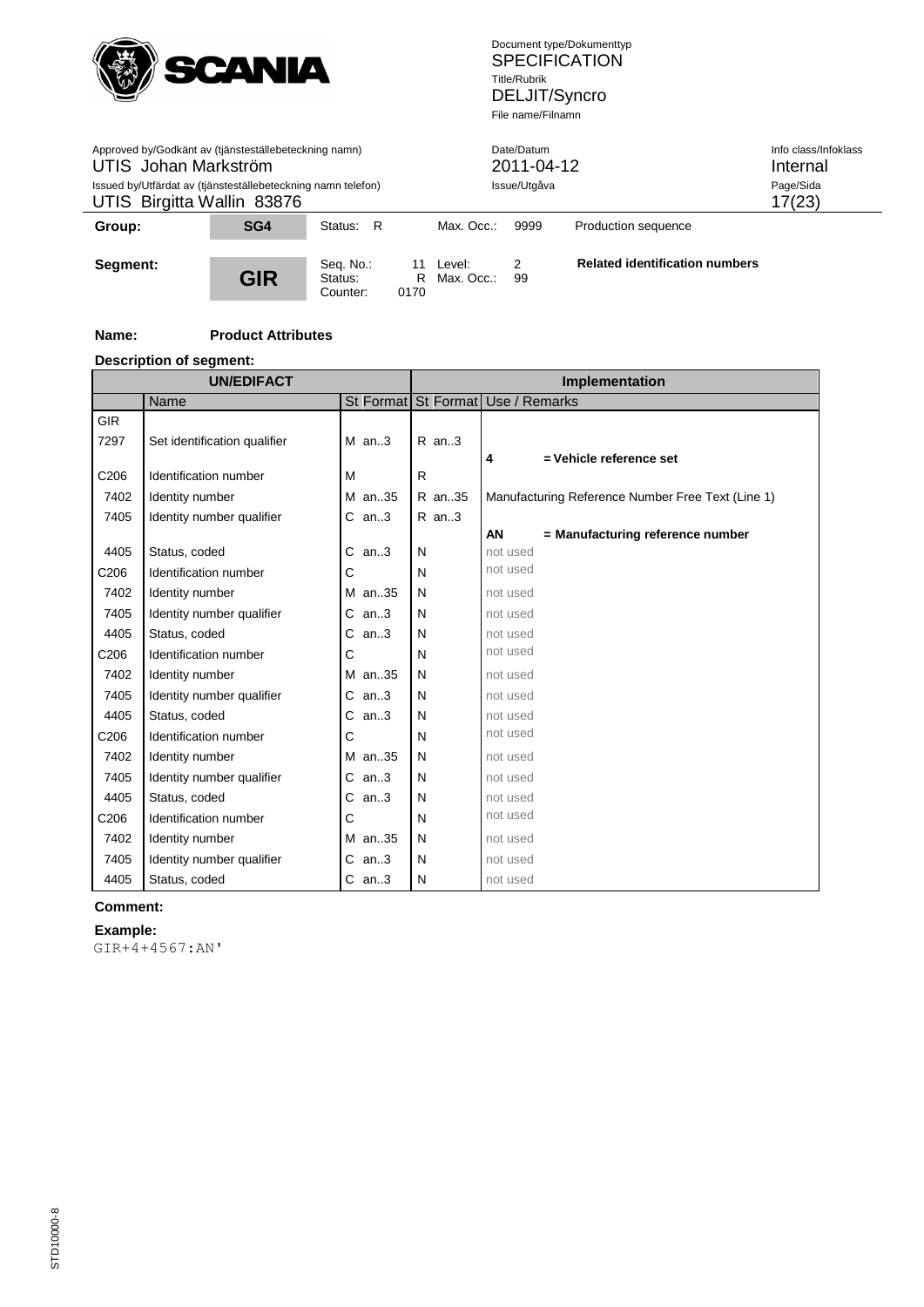

| Approved by/Godkänt av (tjänsteställebeteckning namn)<br>UTIS Johan Markström<br>Issued by/Utfärdat av (tjänsteställebeteckning namn telefon)<br>UTIS Birgitta Wallin 83876 |            |                                  |      | Date/Datum<br>Issue/Utgåva   | 2011-04-12 | Info class/Infoklass<br>Internal<br>Page/Sida<br>18(23) |  |
|-----------------------------------------------------------------------------------------------------------------------------------------------------------------------------|------------|----------------------------------|------|------------------------------|------------|---------------------------------------------------------|--|
| Group:                                                                                                                                                                      | SG4        | Status: R                        |      | Max. Occ.:                   | 9999       | Production sequence                                     |  |
| Segment:                                                                                                                                                                    | <b>GIR</b> | Seq. No.:<br>Status:<br>Counter: | 0170 | 12 Level:<br>D Max. Occ.: 99 | 2          | <b>Related identification numbers</b>                   |  |

## **Name: Vehicle reference set**

## **Description of segment:**

| <b>UN/EDIFACT</b> |                              |              | Implementation      |                                       |  |
|-------------------|------------------------------|--------------|---------------------|---------------------------------------|--|
|                   | Name                         |              | St Format St Format | Use / Remarks                         |  |
| <b>GIR</b>        |                              |              |                     |                                       |  |
| 7297              | Set identification qualifier | $M$ an3      | R an3               |                                       |  |
|                   |                              |              |                     | $=$ Product<br>1                      |  |
| C <sub>206</sub>  | Identification number        | M            | $\mathsf{R}$        |                                       |  |
| 7402              | Identity number              | M an35       | R an35              | Free Text (Line 1)                    |  |
| 7405              | Identity number qualifier    | $C$ an3      | $R$ an3             |                                       |  |
|                   |                              |              |                     | AB<br>$= 1$ st structure element name |  |
| 4405              | Status, coded                | C<br>an.3    | N                   | not used                              |  |
| C206              | Identification number        | C            | N                   | not used                              |  |
| 7402              | Identity number              | M an35       | N                   | not used                              |  |
| 7405              | Identity number qualifier    | an3<br>С     | N                   | not used                              |  |
| 4405              | Status, coded                | С<br>an3     | N                   | not used                              |  |
| C <sub>206</sub>  | Identification number        | C            | N                   | not used                              |  |
| 7402              | Identity number              | M an35       | N                   | not used                              |  |
| 7405              | Identity number qualifier    | С<br>an.3    | N                   | not used                              |  |
| 4405              | Status, coded                | C<br>an3     | N                   | not used                              |  |
| C <sub>206</sub>  | Identification number        | С            | N                   | not used                              |  |
| 7402              | Identity number              | M an.35      | N                   | not used                              |  |
| 7405              | Identity number qualifier    | С<br>an.3    | N                   | not used                              |  |
| 4405              | Status, coded                | C<br>an.3    | N                   | not used                              |  |
| C <sub>206</sub>  | Identification number        | $\mathsf{C}$ | N                   | not used                              |  |
| 7402              | Identity number              | M an35       | N                   | not used                              |  |
| 7405              | Identity number qualifier    | $C$ an3      | N                   | not used                              |  |
| 4405              | Status, coded                | $C$ an3      | N                   | not used                              |  |

## **Comment:**

## **Example:**

GIR+1+DESCRIPTION:AB'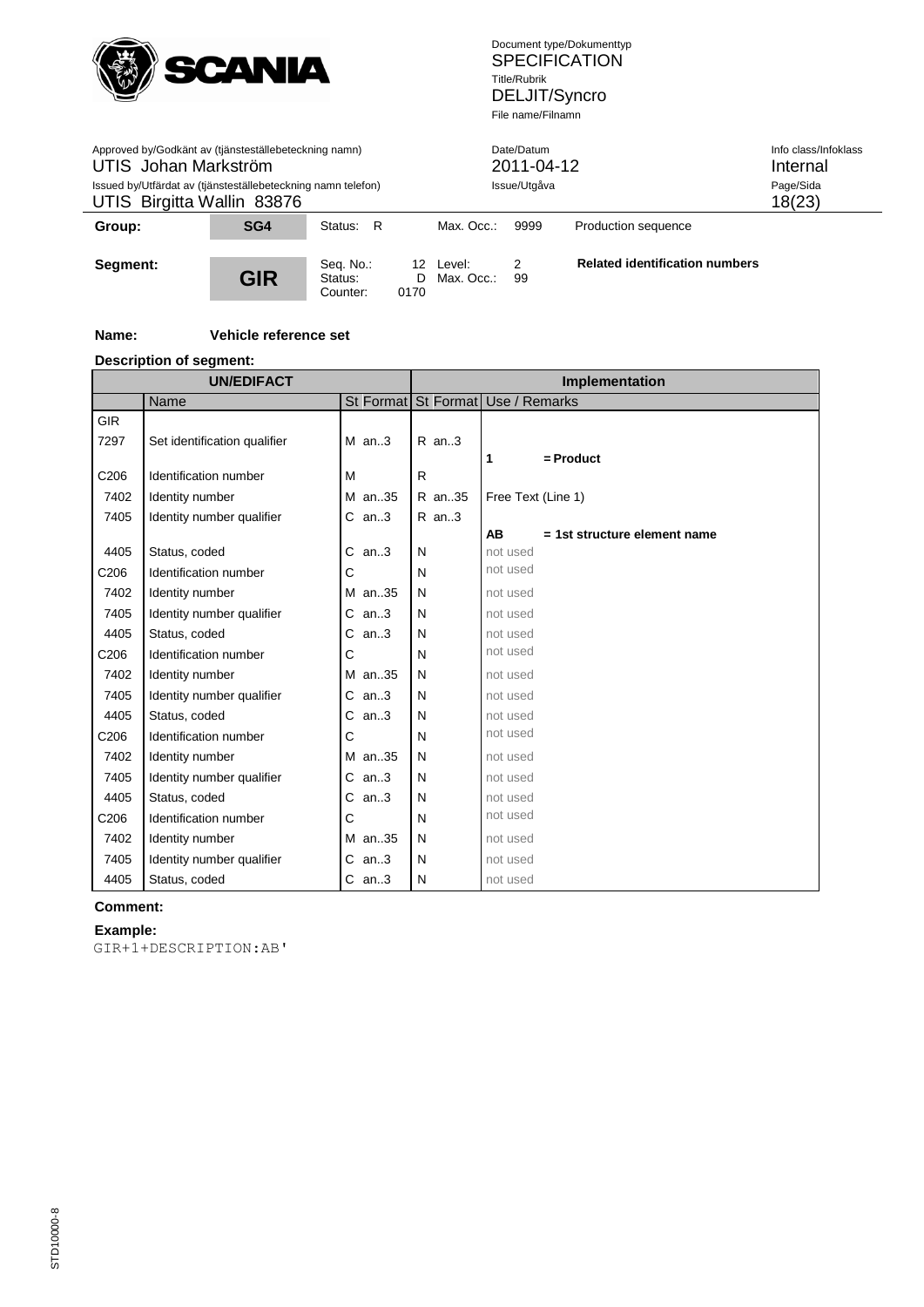

| Approved by/Godkänt av (tjänsteställebeteckning namn)<br>UTIS Johan Markström<br>Issued by/Utfärdat av (tjänsteställebeteckning namn telefon)<br>UTIS Birgitta Wallin 83876 |            |                                  |                 | Date/Datum<br>2011-04-12<br>Issue/Utgåva |      |                   | Info class/Infoklass<br>Internal<br>Page/Sida<br>19(23) |
|-----------------------------------------------------------------------------------------------------------------------------------------------------------------------------|------------|----------------------------------|-----------------|------------------------------------------|------|-------------------|---------------------------------------------------------|
| Group:                                                                                                                                                                      | <b>SG7</b> | Status: D                        |                 | Max. Occ.:                               | 9999 | Scheduled Article |                                                         |
| Segment:                                                                                                                                                                    | LIN        | Seq. No.:<br>Status:<br>Counter: | 13<br>м<br>0250 | Level:<br>Max. Occ.:                     |      | Line item         |                                                         |

## **Name: Line item**

## **Description of segment:**

| <b>UN/EDIFACT</b> |                                        |            | Implementation |                                   |  |
|-------------------|----------------------------------------|------------|----------------|-----------------------------------|--|
|                   | <b>Name</b>                            |            |                | St Format St Format Use / Remarks |  |
| <b>LIN</b>        |                                        |            |                |                                   |  |
| 1082              | Line item number                       | $C$ n $6$  | N              | not used                          |  |
| 1229              | Action request/notification, coded     | $C$ an3    | N              | not used                          |  |
| C212              | Item number identification             | C          | R              |                                   |  |
| 7140              | Item number                            | an35<br>C  | R an35         | Article Number                    |  |
| 7143              | Item number type, coded                | $C$ an3    | R an3          |                                   |  |
|                   |                                        |            |                | IN<br>= Buyers item number        |  |
| 1131              | Code list qualifier                    | an.3<br>C. | N              | not used                          |  |
| 3055              | Code list responsible agency,<br>coded | $C$ an3    | N              | not used                          |  |
| C829              | Sub-line information                   | С          | N              | not used                          |  |
| 5495              | Sub-line indicator, coded              | С<br>an3   | N              | not used                          |  |
| 1082              | Line item number                       | $C$ n $6$  | N              | not used                          |  |
| 1222              | Configuration level                    | n2<br>С    | N              | not used                          |  |
| 7083              | Configuration, coded                   | $C$ an3    | N              | not used                          |  |

## **Comment:**

**Example:** LIN+++123456:IN'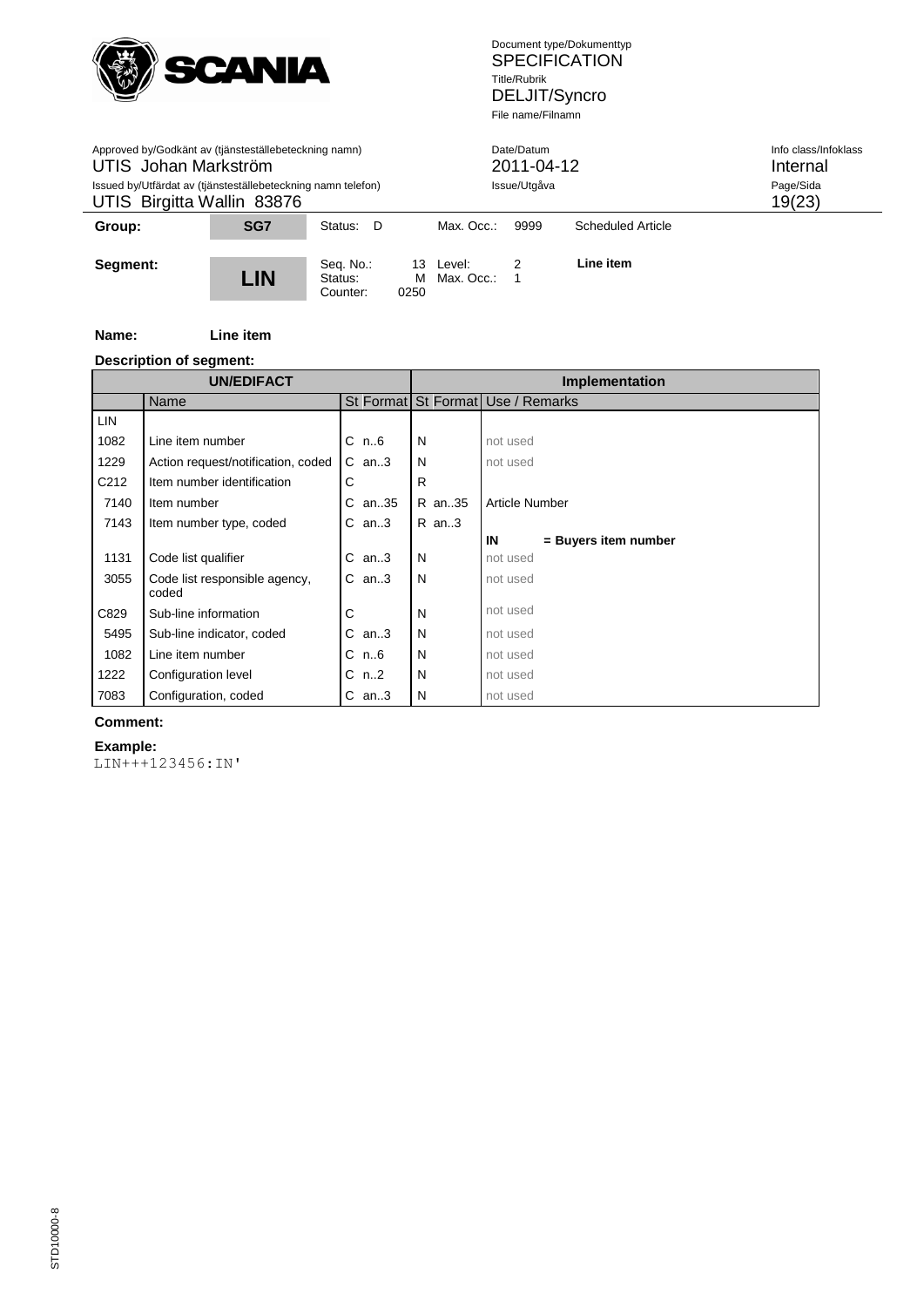

| Approved by/Godkänt av (tjänsteställebeteckning namn)<br>UTIS Johan Markström<br>Issued by/Utfärdat av (tjänsteställebeteckning namn telefon)<br>UTIS Birgitta Wallin 83876 |            |                                  |      | Date/Datum<br>2011-04-12<br>Issue/Utgåva |      |                   | Info class/Infoklass<br>Internal<br>Page/Sida<br>20(23) |
|-----------------------------------------------------------------------------------------------------------------------------------------------------------------------------|------------|----------------------------------|------|------------------------------------------|------|-------------------|---------------------------------------------------------|
| Group:                                                                                                                                                                      | SG7        | Status: D                        |      | Max. Occ.:                               | 9999 | Scheduled Article |                                                         |
| Segment:                                                                                                                                                                    | <b>FTX</b> | Seq. No.:<br>Status:<br>Counter: | 0310 | 14 Level:<br>$D$ Max. Occ.: 5            | 3    | <b>Free text</b>  |                                                         |

#### **Name: Line item**

## **Description of segment:**

|                  | ssspas e. seg<br><b>UN/EDIFACT</b>     |           | Implementation |                                   |  |
|------------------|----------------------------------------|-----------|----------------|-----------------------------------|--|
|                  | Name                                   |           |                | St Format St Format Use / Remarks |  |
| <b>FTX</b>       |                                        |           |                |                                   |  |
| 4451             | Text subject qualifier                 | $M$ an3   | $R$ an3        |                                   |  |
|                  |                                        |           |                | $=$ Line item<br><b>LIN</b>       |  |
| 4453             | Text function, coded                   | C.<br>an3 | N              | not used                          |  |
| C <sub>107</sub> | Text reference                         | С         | N              | not used                          |  |
| 4441             | Free text, coded                       | $M$ an3   | N              | not used                          |  |
| 1131             | Code list qualifier                    | $C$ an3   | N              | not used                          |  |
| 3055             | Code list responsible agency,<br>coded | $C$ an3   | N              | not used                          |  |
| C <sub>108</sub> | <b>Text literal</b>                    | С         | R.             |                                   |  |
| 4440             | Free text                              | M an70    | R an70         | Free Text (Line 1)                |  |
| 4440             | Free text                              | C an70    | N              | not used                          |  |
| 4440             | Free text                              | C an70    | N              | not used                          |  |
| 4440             | Free text                              | C an70    | N              | not used                          |  |
| 4440             | Free text                              | C an70    | N              | not used                          |  |
| 3453             | Language, coded                        | $C$ an3   | N              | not used                          |  |

## **Comment:**

#### **Example:**

```
FTX+LIN+++Color 3456'
```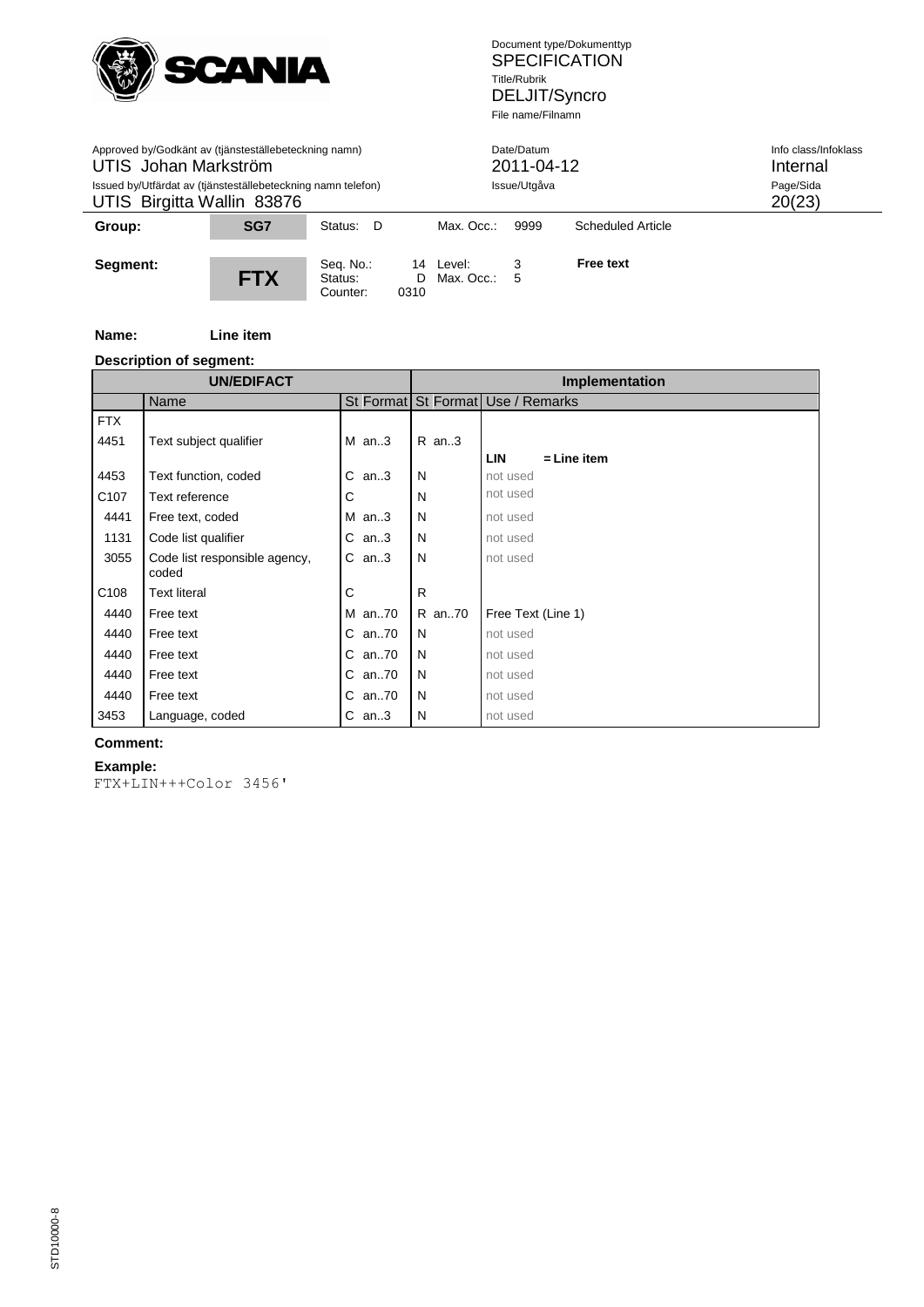

| Approved by/Godkänt av (tjänsteställebeteckning namn)<br>UTIS Johan Markström<br>Issued by/Utfärdat av (tjänsteställebeteckning namn telefon)<br>UTIS Birgitta Wallin 83876 |             |                                  |           | Date/Datum<br>2011-04-12<br>Issue/Utgåva |     |                          | Info class/Infoklass<br>Internal<br>Page/Sida<br>21(23) |
|-----------------------------------------------------------------------------------------------------------------------------------------------------------------------------|-------------|----------------------------------|-----------|------------------------------------------|-----|--------------------------|---------------------------------------------------------|
| Group:                                                                                                                                                                      | <b>SG11</b> | Status: D                        |           | Max. Occ.:                               | 100 | Quantity To Be Delivered |                                                         |
| Segment:                                                                                                                                                                    | QTY         | Seq. No.:<br>Status:<br>Counter: | м<br>0430 | 15 Level:<br>Max. Occ.:                  | 3   | Quantity                 |                                                         |

## **Name: Quantity**

## **Description of segment:**

|      | <b>UN/EDIFACT</b>      |          | <b>Implementation</b> |                                   |  |  |  |  |  |
|------|------------------------|----------|-----------------------|-----------------------------------|--|--|--|--|--|
|      | Name                   |          |                       | St Format St Format Use / Remarks |  |  |  |  |  |
| QTY  |                        |          |                       |                                   |  |  |  |  |  |
| C186 | Quantity details       | M        | м                     |                                   |  |  |  |  |  |
| 6063 | Quantity qualifier     | $M$ an3  | R an3                 |                                   |  |  |  |  |  |
|      |                        |          |                       | 131<br>$=$ Delivery quantity      |  |  |  |  |  |
| 6060 | Quantity               | M n15    | R n15                 | Quantity To Be Delivered          |  |  |  |  |  |
| 6411 | Measure unit qualifier | С<br>an3 | N                     | not used                          |  |  |  |  |  |

## **Comment:**

 $\overline{a}$ 

**Example:** QTY+131:2'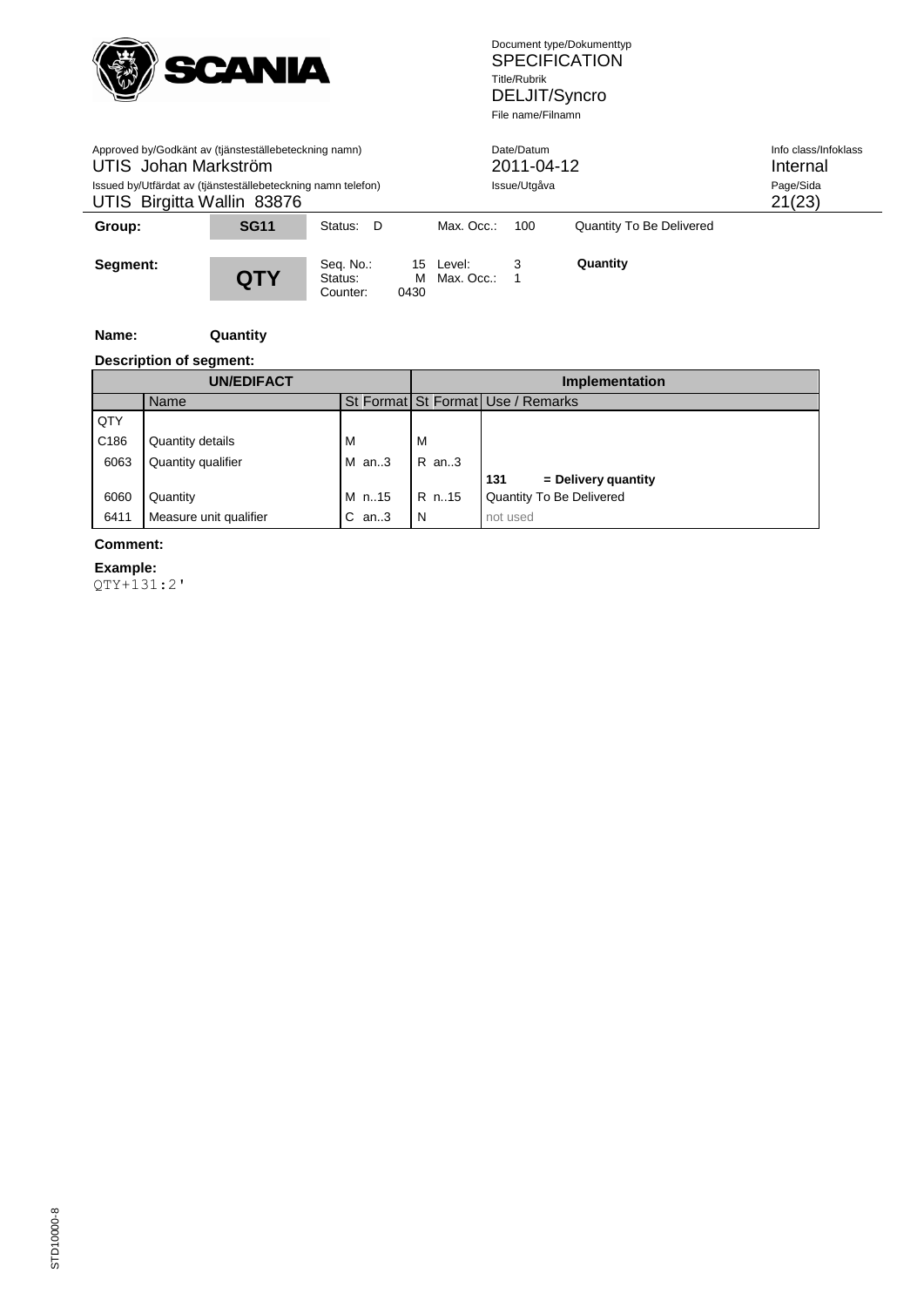

| Approved by/Godkänt av (tjänsteställebeteckning namn)<br>UTIS Johan Markström<br>Issued by/Utfärdat av (tjänsteställebeteckning namn telefon)<br>UTIS Birgitta Wallin 83876 |             |                                  | Date/Datum<br>2011-04-12<br>Issue/Utgåva |                         |        | Info class/Infoklass<br>Internal<br>Page/Sida<br>22(23) |  |
|-----------------------------------------------------------------------------------------------------------------------------------------------------------------------------|-------------|----------------------------------|------------------------------------------|-------------------------|--------|---------------------------------------------------------|--|
| Group:                                                                                                                                                                      | <b>SG11</b> | Status: D                        |                                          | Max. Occ.:              | 100    | Quantity To Be Delivered                                |  |
| Segment:                                                                                                                                                                    | <b>DTM</b>  | Seq. No.:<br>Status:<br>Counter: | O<br>0450                                | 16 Level:<br>Max. Occ.: | 4<br>2 | Date/time/period                                        |  |

## **Name: Delivery Date/Time First at Destination**

#### **Description of segment:**

| <b>UN/EDIFACT</b> |                                   |           | <b>Implementation</b> |                                      |  |
|-------------------|-----------------------------------|-----------|-----------------------|--------------------------------------|--|
|                   | Name                              |           |                       | St Format St Format Use / Remarks    |  |
| <b>DTM</b>        |                                   |           |                       |                                      |  |
| C <sub>50</sub> 7 | Date/time/period                  | M         | R                     |                                      |  |
| 2005              | Date/time/period qualifier        | $M$ an3   | $M$ an3               |                                      |  |
|                   |                                   |           |                       | = Delivery date/time, requested<br>2 |  |
| 2380              | Date/time/period                  | an35<br>С | R an12                | Delivery Date/Time                   |  |
| 2379              | Date/time/period format qualifier | $C$ an3   | $R$ an. 3             | Specifier                            |  |
|                   |                                   |           |                       | $=$ CCYYMMDDHHMM<br>203              |  |

## **Comment:**

 $\overline{a}$ 

# **Example:**

DTM+2:201005120815:203'